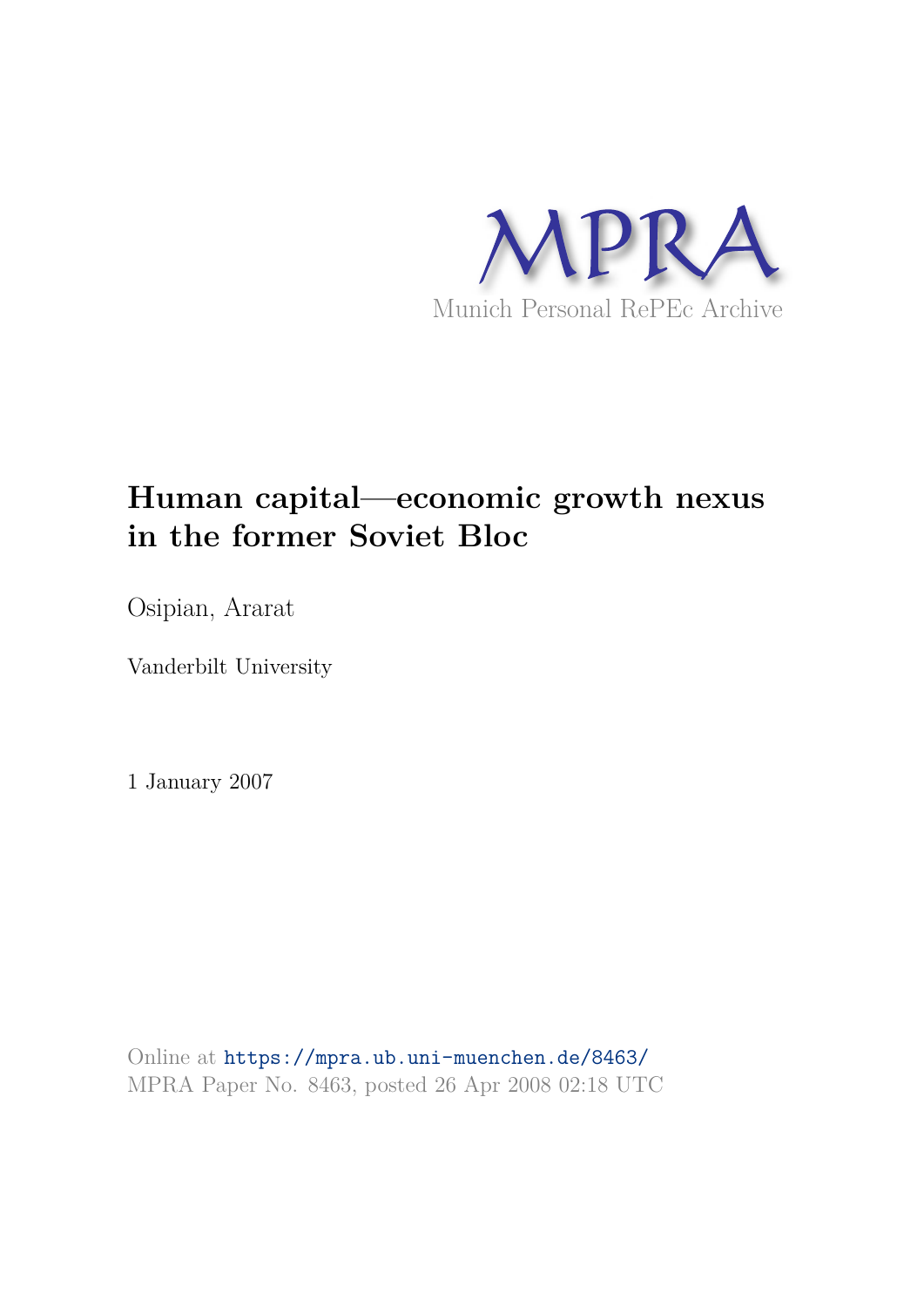# **Human Capital—Economic Growth Nexus in the Former Soviet Bloc[\\*](#page-1-0)**

Ararat L. Osipian[†](#page-1-1)

 $\overline{a}$ 

<span id="page-1-0"></span><sup>\*</sup> Osipian, A. Human Capital--Economic Growth Nexus in the Former Soviet Bloc. 51<sup>st</sup> Anniversary Conference of the Comparative and International Education Society (CIES), University of Maryland, Baltimore, MD, February, 2007.

<span id="page-1-1"></span><sup>&</sup>lt;sup>†</sup> Contact: <u>[ararat.osipian@vanderbilt.edu;](mailto:ararat.osipian@vanderbilt.edu) [araratos@yahoo.com](mailto:araratos@yahoo.com)</u>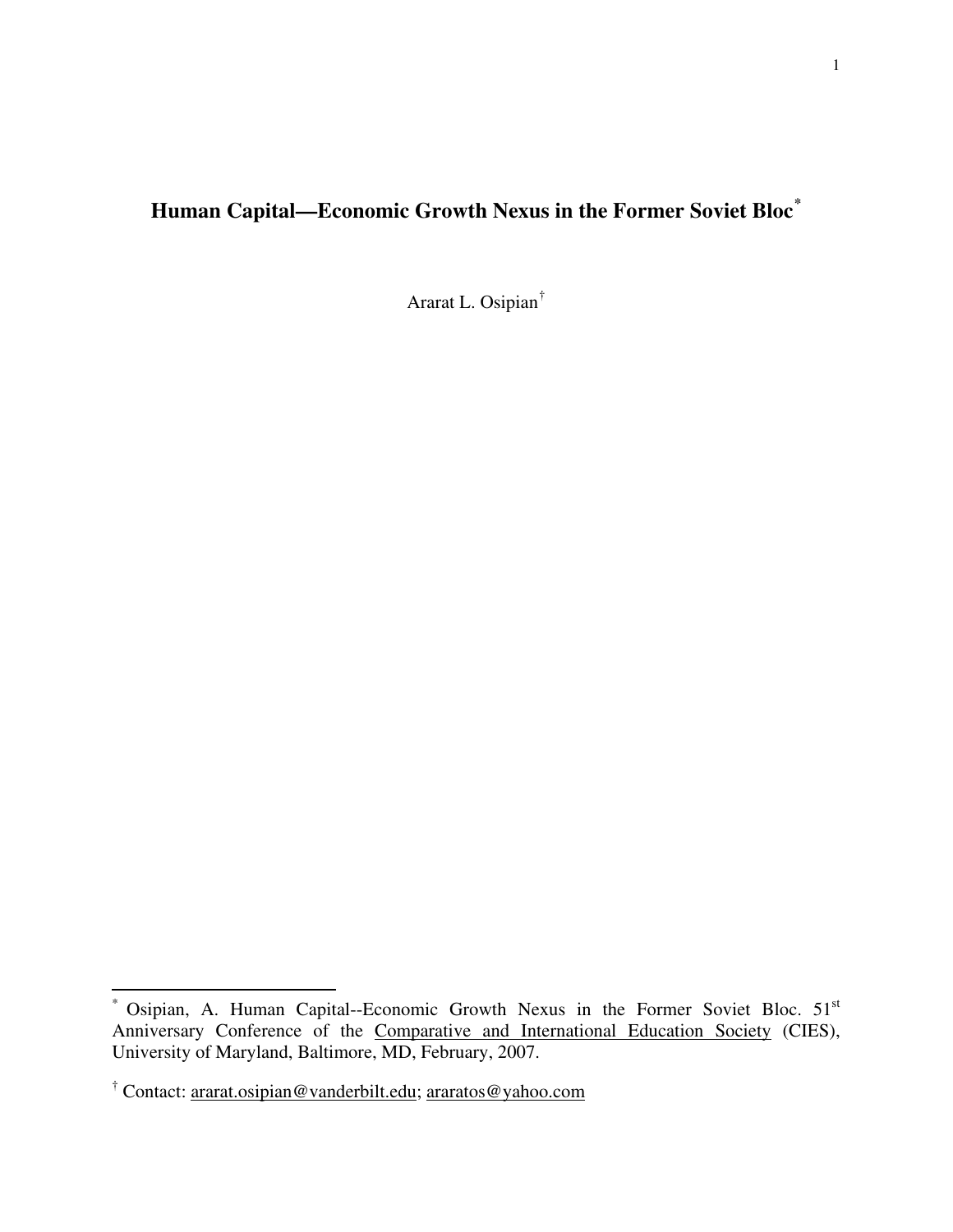This study analyses the role of education in economic development in the republics of the former Socialist Bloc and more specifically the impact of human capital on per capita economic growth in transition economies in the Russian Federation, and Ukraine. The factors that are associated with the human capital in terms of education levels are analyzed in order to measure this impact. Our approach is to estimate the significance of educational levels for initiating substantial economic growth. We estimate a system of linear and log-linear equations accounting for different time lags in the possible impact of human capital on economic growth.

Key words: education, human capital, growth, transition, Russia, Ukraine

JEL Codes: J24, O47, P24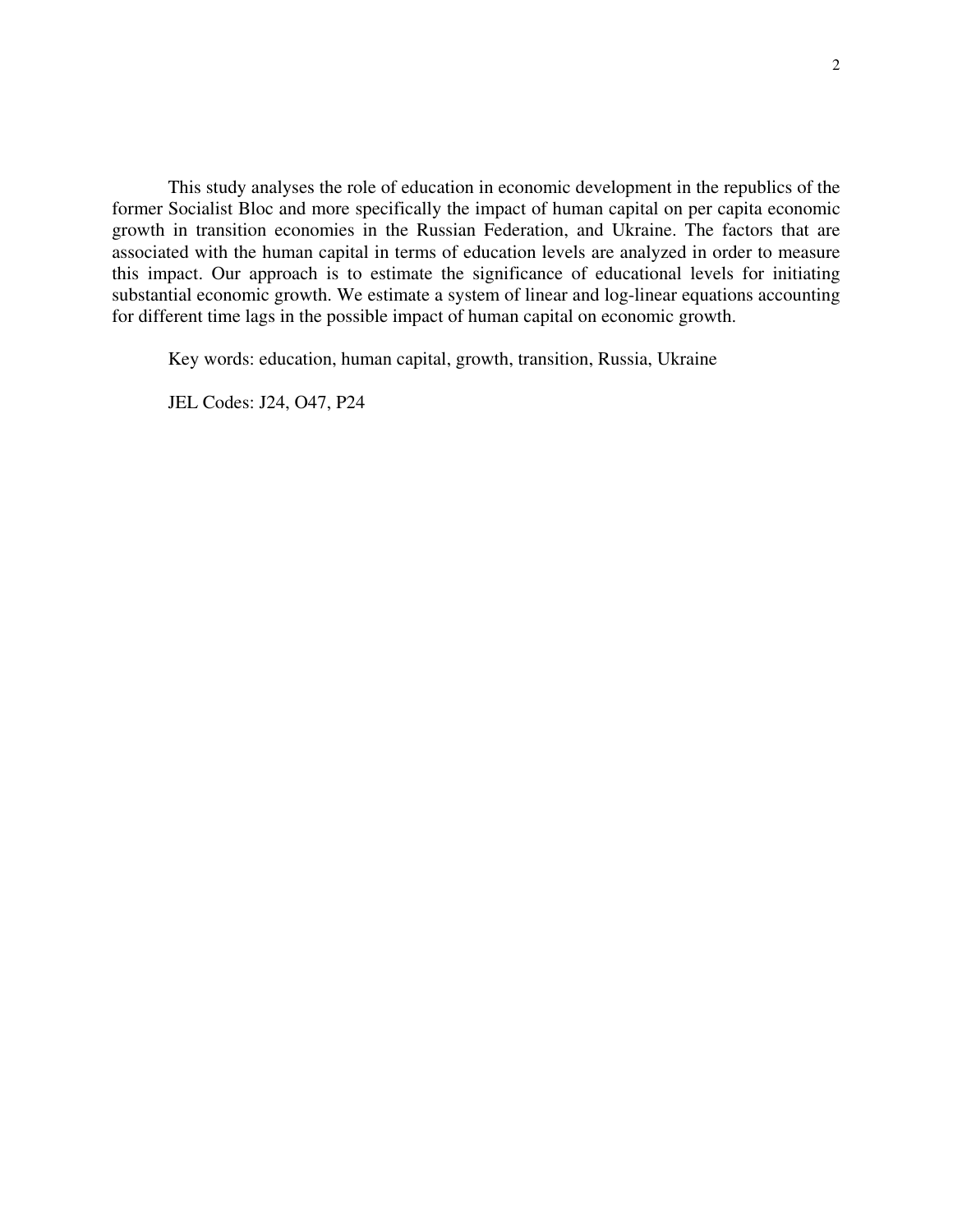# **Introduction**

Sustainable GDP growth in Ukraine of 5.9 percent in 2000, 9.4 percent in 2003, and 12.1 percent in 2004 with predicted growth of around 5 percent for 2007 is impressive, indeed, especially as it happens along with the stable and continuing decline in population. While in the year 2000 Gross National Income per capita was only \$690, it constituted \$970 in 2003, and has risen to \$1260 in 2004 with predicted increase in 2007. These numbers are in nominal USD. Same trends characterize recent economic development in the Russian Federation and other countries of the former Soviet Bloc.

Economic growth in the former Soviet Union was mostly extensive, and always required new injections of capital and labor. Volume of capital and labor increased over time. Human capital development as expressed by the level of educational attainment of population was among the highest in the world for the last five decades. Technical progress was also very impressive. At the same time, capacity utilization was very poor for all factors of production. For instance, products of research were utilized mostly in the military industry. In addition, allocative efficiency was low because the allocation mechanisms were based on plan and directives or orders.

Starting in 1991, the Russian Federation, Ukraine, and other New Independent States (NIS) were undergoing a deep socio-economic transformation. This transformation found its reflection not only in the economy, but in changing ideology, religion, culture, and other noneconomic spheres of human activities. At the same time problems that appeared during the transition period were not caused by transition. Nor they were creations of the reform. These problems accumulated well before the reform and made the transition more complex than it would be otherwise. Nevertheless, by 1999, the Russian Federation, Ukraine overcome the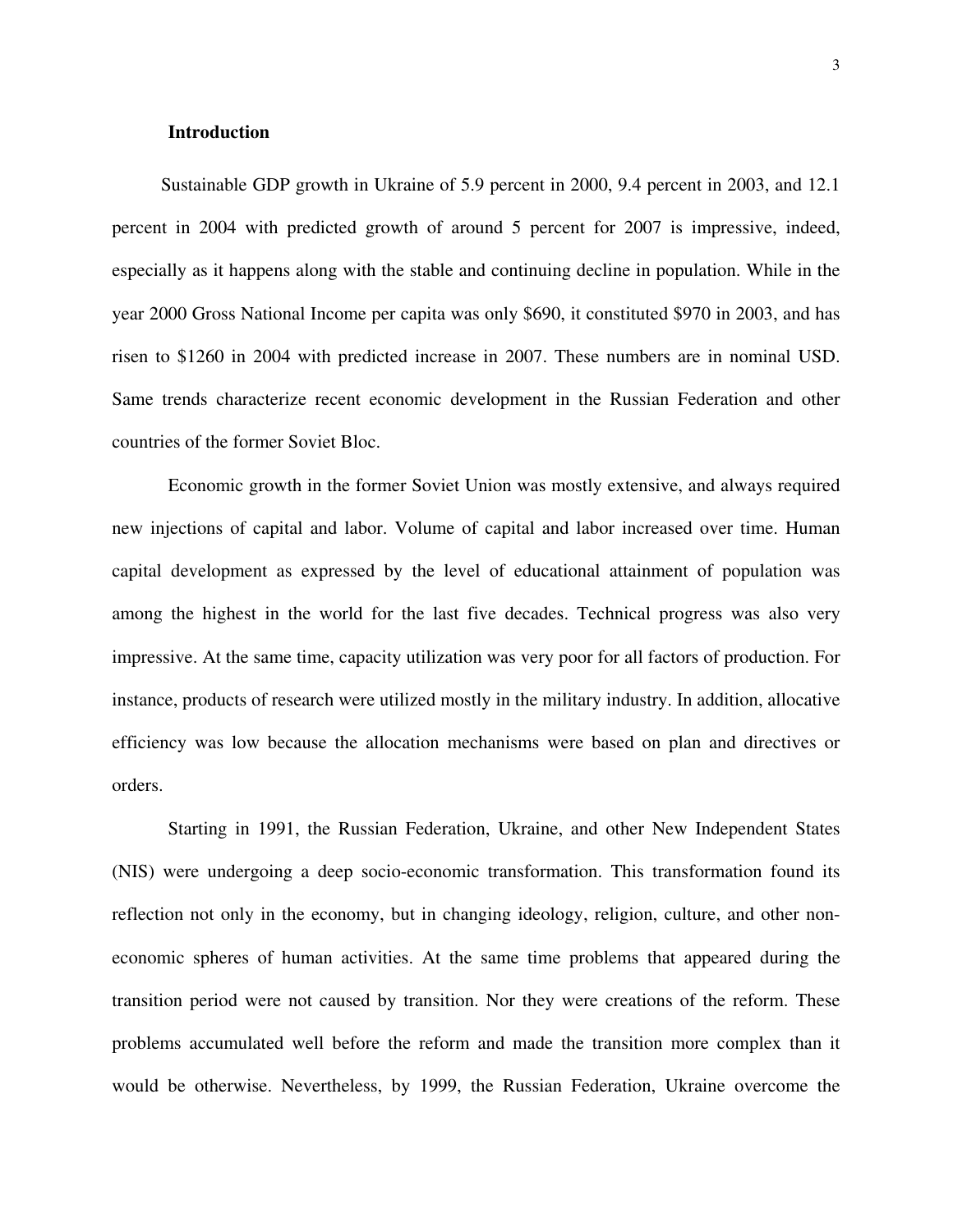decline in productivity and turn to positive economic growth. This study analyses the role and impact of human capital on per capita economic growth in transition economies in the Russian Federation, and Ukraine. It estimates the system of linear and log-linear equations accounting for different time lags the significance of educational levels for initiating substantial economic growth.

#### **Literature review**

Romer, in his 1990 paper entitled "Endogenous Technological Change" includes technological changes into the model of growth. He considers technology as the method used in a production process that transforms inputs into output and specifies research and development as sources for technological changes. He also emphasized ideas that drive progress are specific types of goods considering them as non-rival in contrast to other goods. According to Romer, non-rivalry nature of ideas implies increasing returns to scale (Barro, 1995; Jones, 1998).

The implications of the Romer's model might be found to be very similar to the neoclassical ideas. His model can be viewed as a "semi-endogenous" model because it predicts sustainable growth only in the case of endogenous technological progress and exogenous population growth. The labor force participates in the production process making capital productive and produces ideas which drive technological progress and, therefore, economic growth. Hence, investments in human capital are necessary in order to increase the productivity of labor and capital. For Romer, education is the main source for knowledge and a guide for the implementation of this knowledge in the production process.

Measurement of human capital and issues of allocation are presented by Mincer (1996), Ruth (1998), Barro (1999), Mulligan and Sala-i-Martin (2000). Emphasis on measurement of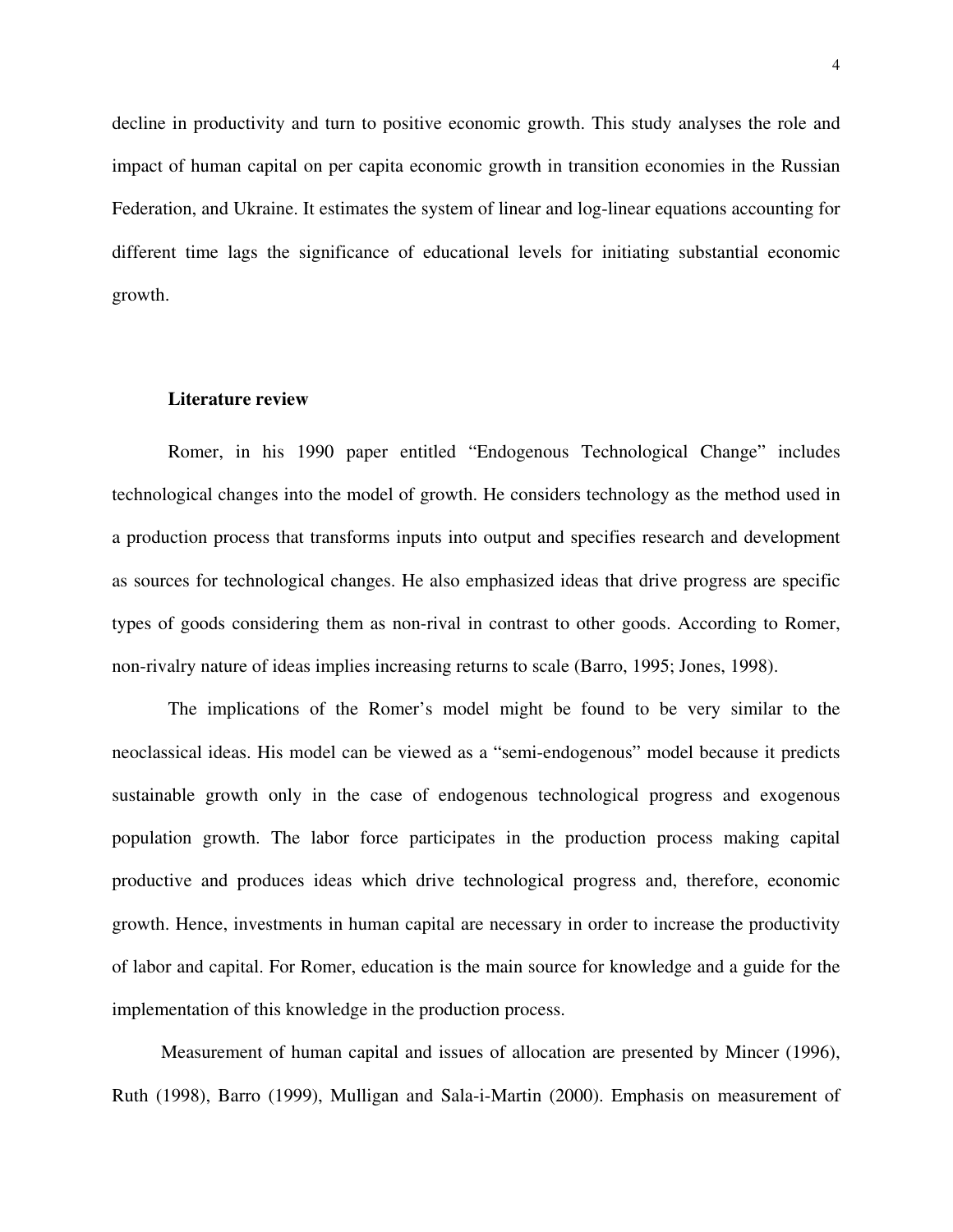human capital and its implication for economic growth are made by Kalaitzidakis et al. (2001). Based on cross country growth regressions and measures of human capital, presented in studies by Mankiw, Romer, and Weil (1992), Benhabib and Spiegel (2000), Barro and Sala-i-Martin (1999), Pritchett (1996), Barro (1997), Krueger and Lindahl (2000), they argue that a semiparametric, partially linear regression model specification of the cross country growth regression function is a particularly useful way of studying the contribution of human capital to economic growth. The semiparametric partially linear regression model is written as:

$$
Y_{it} = x_{it}^T \gamma + q(Z_{it}) + U_{it},
$$

where  $x_{it}$  is a variable of dimension *q*,  $\gamma$  is  $q \times 1$  vector of unknown parameters,  $Z_{it}$  is a continuous variable of dimension  $p$  and  $g(j)$  is an unknown function.  $Z_{it}$  refers to various measures of human capital. Human capital is measured by the level of education and gender. They conclude that the effect of human capital accumulation on growth is nonlinear and that there are threshold levels of human capital and growth for each country.

Shioji (2001) incorporates human capital into his conception of public capital, and he estimates dynamic effects of public capital on output per capita. The other components of public capital are: infrastructure, conservation of national land, and agriculture and fishery. Based on an open economy growth model, he derives an income convergence equation augmented with public capital (*PUP*). The relationship between steady state output per unit (*Y*) of labor and public capital (*PUP*) is presented by following equation: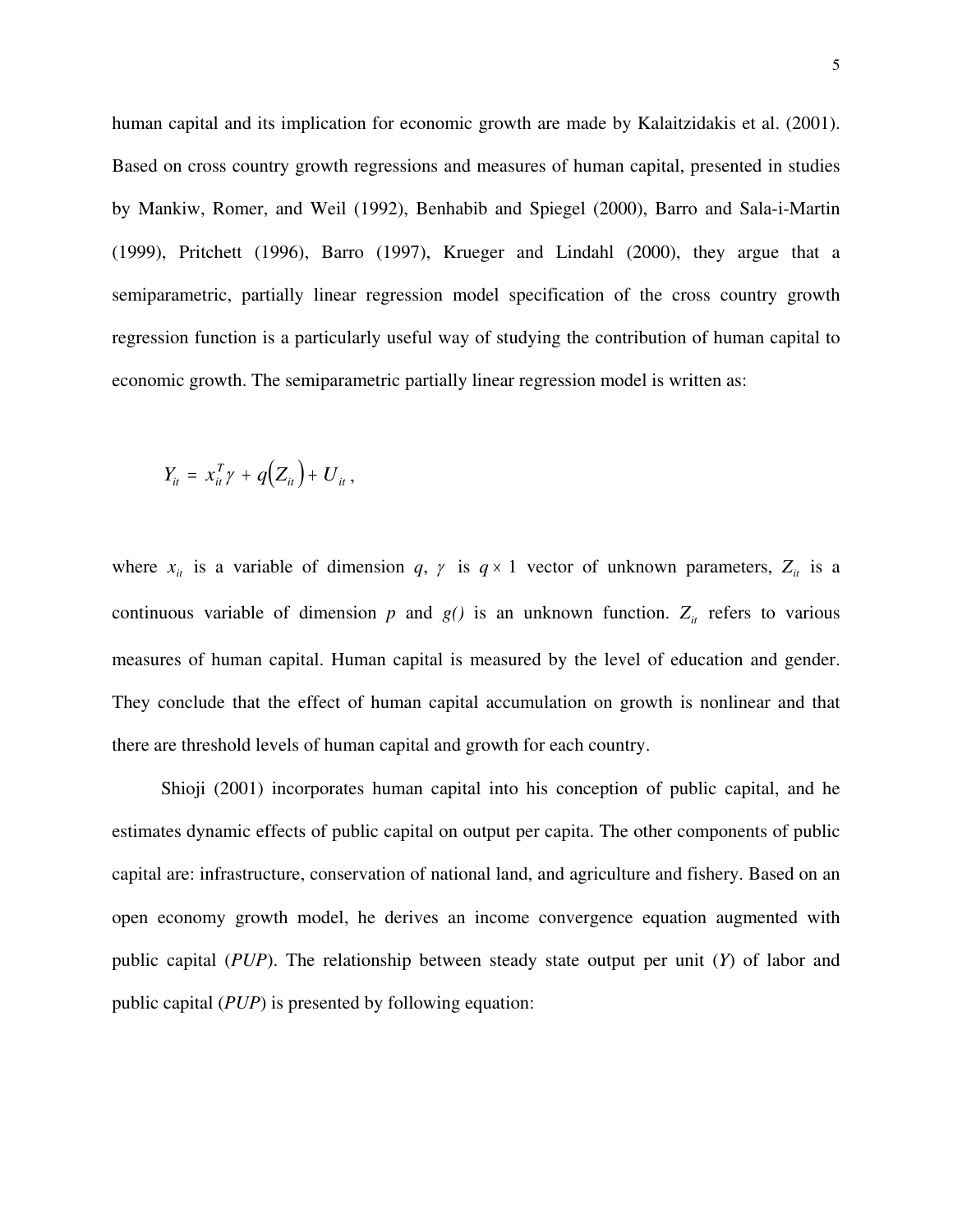$$
Y_{it}^* = \sum_{j=1}^J \phi_j \times PUP_{jit-\tau} + Y_i,
$$

where  $\phi_i = C_i / (1 - a)$ .

 $\phi$ <sub>*i*</sub> represents the long-run elasticity of output with respect to public capital per capita, and *C* is a short-run elasticity.

Shioji found that each component of *PUP* had positive effects on *Y*, but infrastructure was more important to growth than education and had a more significant positive effect on productivity than education. These results can be interpreted as support for endogenous growth.

### **Endogenous Model of Economic Growth**

An endogenous model of economic growth appears to be the most appropriate for our evaluation. First, such model may be applied for cross sectional analysis, which is probably the best way to analyze economic growth in the countries in transition. Second, the model shows the influence and importance of human capital relative to other key inputs on economic growth and to differences across countries.

While both intuition and several theories of endogenous growth point towards a positive effect of human capital on economic growth, empirical evidence on this issue has been mixed. The purpose of the study is to provide a systematic investigation of the human capital--economic growth nexus. The impact of human capital on economic growth is incorporated according to the Mankiw et al. (1992) framework.

Mankiw et al. assume a production function of the form given below: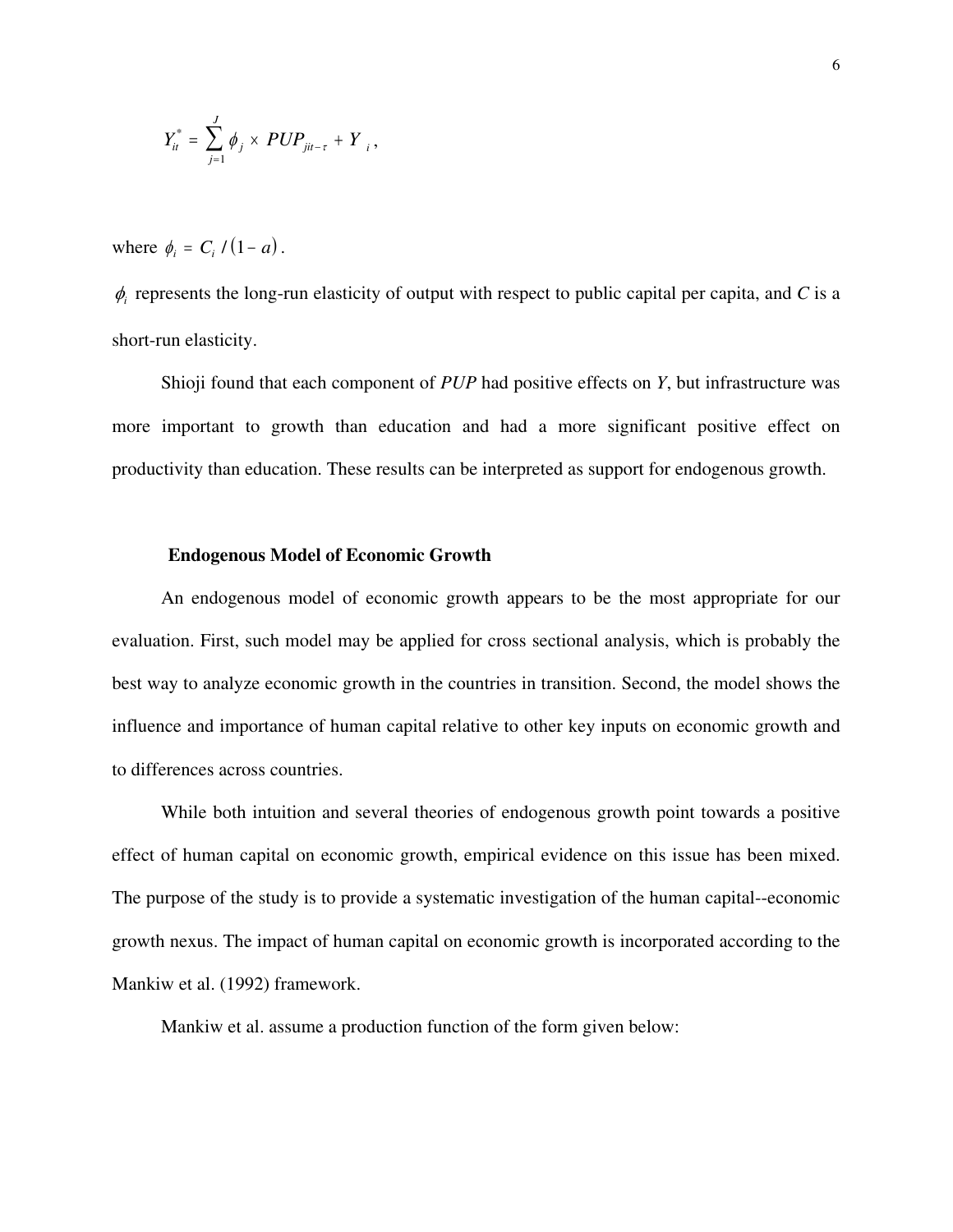$$
Y = K_t^{\alpha} - H_t^{\beta} (A_t L_t)^{1-\alpha-\beta},
$$

where *Y*, *K*, *H*, and *L* represent total output, physical capital stock, human capital stock and labor, respectively. *A* is a technological parameter. Technology is assumed to grow exponentially at the rate  $\phi$ .

Analysis of macroeconomic indicators often underestimates qualitative characteristics. Macroeconomic indicators are aggregates that focus on the quantitative characteristics of national production. More precise estimates of economic situation in the Russian Federation and Ukraine as well as other transition economies with its vectors and level of development over the last two decades requires consideration of such fundamental socio-economic characteristics as education and healthcare. Access to education and medical services is crucially important in characterizing living standards and level of personal consumption of the population. It is as important in analysis of reproduction of human capital. Higher education and medical services are two technologically complex branches of the economy that characterize developed nations. Their complexity serves as an indicator of level of economic development as well as presence of the necessary conditions for economic growth.

#### **Access to Higher Education in the NIS**

Number of students in higher education institutions per 10000 population is chosen to analyze access of population to higher education. This indicator reflects level or stock of human capital in the countries as well as dynamics of production of human capital during the significant periods of time. Number of students in higher education institutions per 10000 population in the former Soviet republics for the period of 1980-1999 is presented in Tables 1 and 2.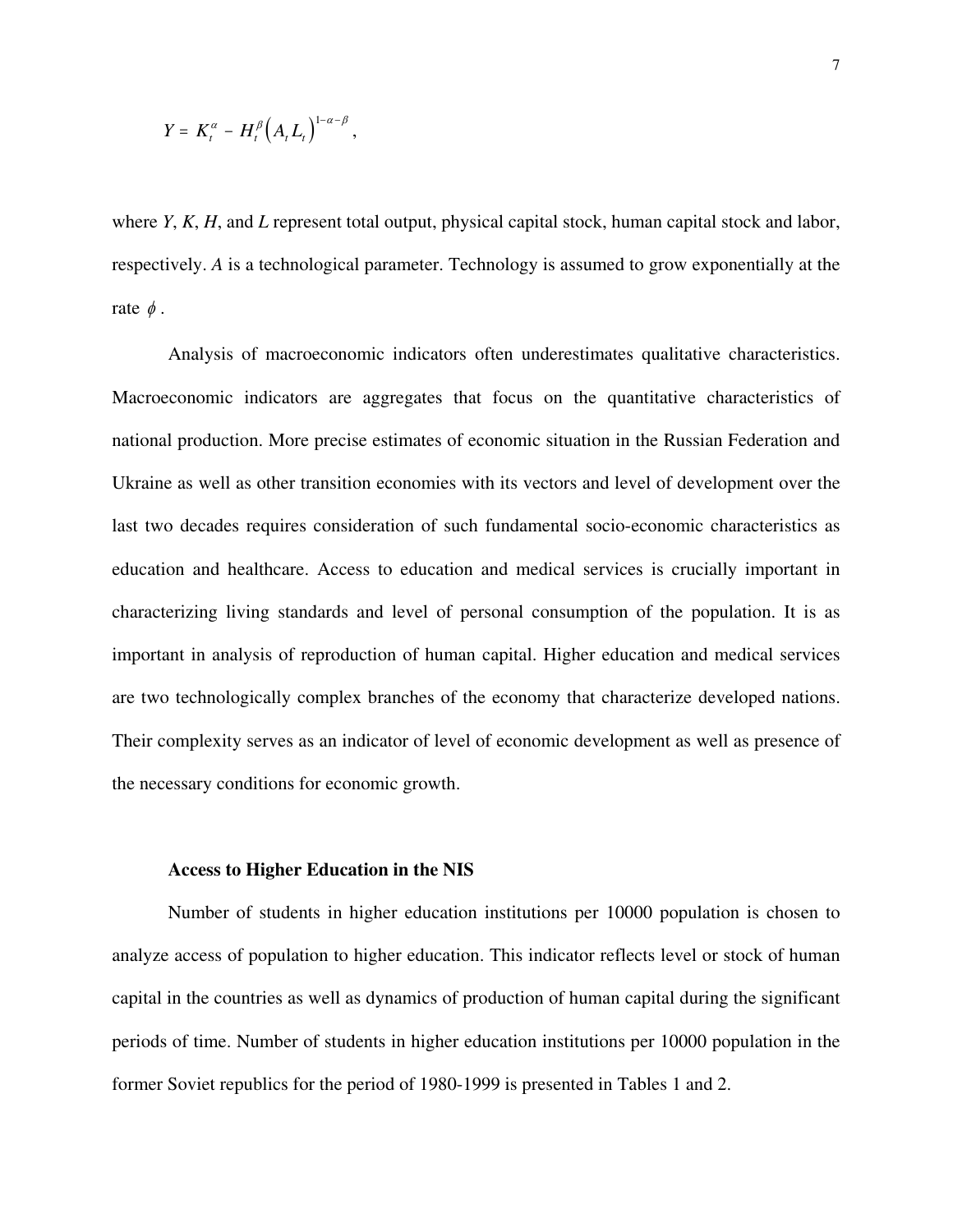# TABLE 1

| Country        | 1980 | 1981 | 1982 | 1983 | 1984 | 1985 | 1986 | 1987 | 1988 | 1989 |
|----------------|------|------|------|------|------|------|------|------|------|------|
|                |      |      |      |      |      |      |      |      |      |      |
| Azerbaijan     | 172  | 172  | 172  | 169  | 163  | 158  | 155  | 149  | 140  | 140  |
| Armenia        | 189  | 188  | 189  | 183  | 173  | 163  | 160  | 161  | 168  | 186  |
| <b>Belarus</b> | 183  | 183  | 185  | 185  | 186  | 181  | 179  | 177  | 175  | 185  |
| Georgia        | 168  | 170  | 172  | 172  | 169  | 167  | 160  | 160  | 157  | 171  |
| Kazakhstan     | 173  | 176  | 179  | 181  | 180  | 172  | 170  | 168  | 167  | 171  |
| Kyrgyzstan     | 151  | 154  | 154  | 151  | 148  | 144  | 142  | 136  | 133  | 136  |
| Moldova        | 127  | 129  | 130  | 128  | 128  | 126  | 123  | 121  | 122  | 127  |
| Russia         | 219  | 219  | 218  | 216  | 213  | 206  | 200  | 194  | 190  | 193  |
| Tajikistan     | 142  | 138  | 137  | 133  | 131  | 119  | 115  | 114  | 115  | 125  |
| Turkmenistan   | 124  | 125  | 127  | 126  | 122  | 119  | 117  | 117  | 112  | 116  |
| Uzbekistan     | 172  | 172  | 170  | 165  | 162  | 155  | 154  | 155  | 155  | 163  |
| Ukraine        | 176  | 175  | 175  | 174  | 173  | 167  | 166  | 166  | 165  | 171  |

Number of students in higher education institutions per 10000 population in NIS, 1980-1989

Source: [Commonwealth of Independent States \(CIS\) - Official Statistics,](http://lib11.library.vanderbilt.edu/diglib/go2.pl?URL=http://library7.vanderbilt.edu/cdrom/cisstat.w3l&RC=8502) retrieved from the database in August 8, 2006.

# TABLE 2

Number of students in higher education institutions per 10000 population in NIS, 1990-1999

| Country        | 1990 | 1991 | 1992 | 1993 | 1994 | 1995 | 1996 | 1997 | 1998     | 1999 |
|----------------|------|------|------|------|------|------|------|------|----------|------|
|                |      |      |      |      |      |      |      |      |          |      |
| Azerbaijan     | 146  | 147  | 134  | 125  | 117  | 128  | 132  | 127  | 134      | 147  |
| Armenia        | 191  | 181  | 156  | 124  | 97   | 97   | 142  | 149  | 157      | 160  |
| <b>Belarus</b> | 184  | 180  | 179  | 169  | 181  | 191  | 203  | 219  | 239      | 258  |
| Georgia        | 190  | 188  | 167  | 168  | 251  | 231  | 239  | 234  | 236      | 248  |
| Kazakhstan     | 171  | 170  | 165  | 163  | 165  | 165  | 176  | 188  | 206      | 245  |
| Kyrgyzstan     | 133  | 129  | 119  | 117  | 129  | 142  | 169  | 210  | 274      | 325  |
| Moldova        | 125  | 120  | 109  | 108  | 114  | 149  | 159  | 180  | 199      | 212  |
| Russia         | 190  | 186  | 177  | 171  | 171  | 188  | 201  | 221  | 245      | 280  |
| Tajikistan     | 128  | 124  | 127  | 121  | 127  | 126  | 127  | 126  | 123      | 130  |
| Turkmenistan   | 113  | 104  | 96   | 90   | 86   | 70   | 62   | .    | $\cdots$ | .    |
| Uzbekistan     | 165  | 159  | 146  | 123  | 102  | 84   | 71   | 66   | 65       | 68   |
| Ukraine        | 170  | 168  | 164  | 159  | 172  | 180  | 192  | 220  | 242      | 259  |

Source: [Commonwealth of Independent States \(CIS\) - Official Statistics,](http://lib11.library.vanderbilt.edu/diglib/go2.pl?URL=http://library7.vanderbilt.edu/cdrom/cisstat.w3l&RC=8502) retrieved from the database in August 8, 2006.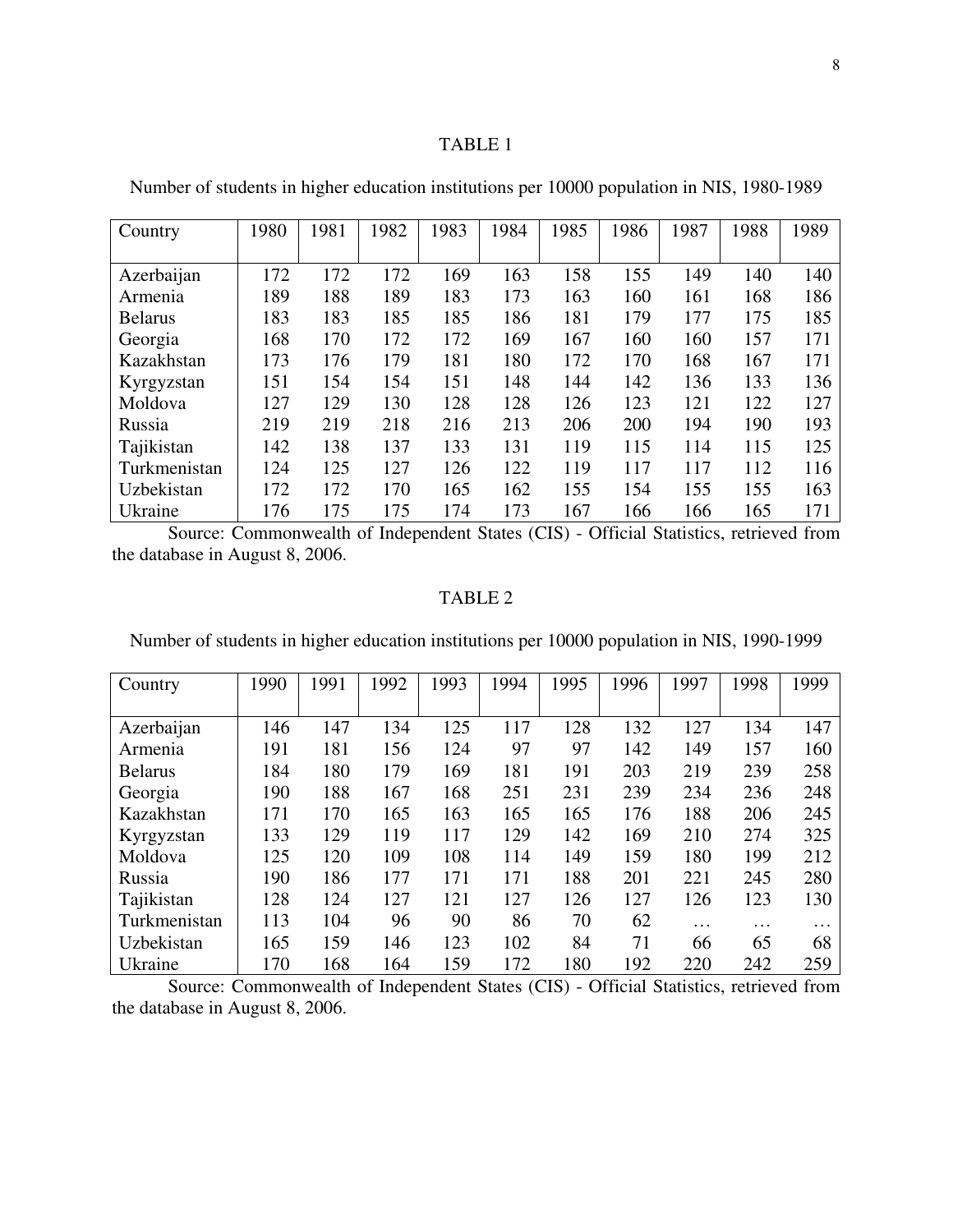Contrary to the beliefs about the crisis situation in the Russian Federation and Ukraine, statistics point to the continuous growth in the number of students in higher education institutions per 10000 population. While during the independence and start of the market reforms in 1991 this indicator in Ukraine was equal to 168, by the year 1999 number of students enrolled in higher education institutions per 10000 population has reached 259. This indicator is slightly lower than in the Russian Federation, where number of students per 10000 thousand population grew from 186 in 1991 to 280 in 1999.

Dynamics of the number of students in higher education institutions per 10000 population in the NIS for the period of 1980-1999 are presented in Figure 1.



Figure 1. Number of students in higher education institutions per 10000 population in NIS, 1980-1999

Data for the Russian Federation and Ukraine indicate that during the transition total number of students in higher education institutions per every ten thousand of population was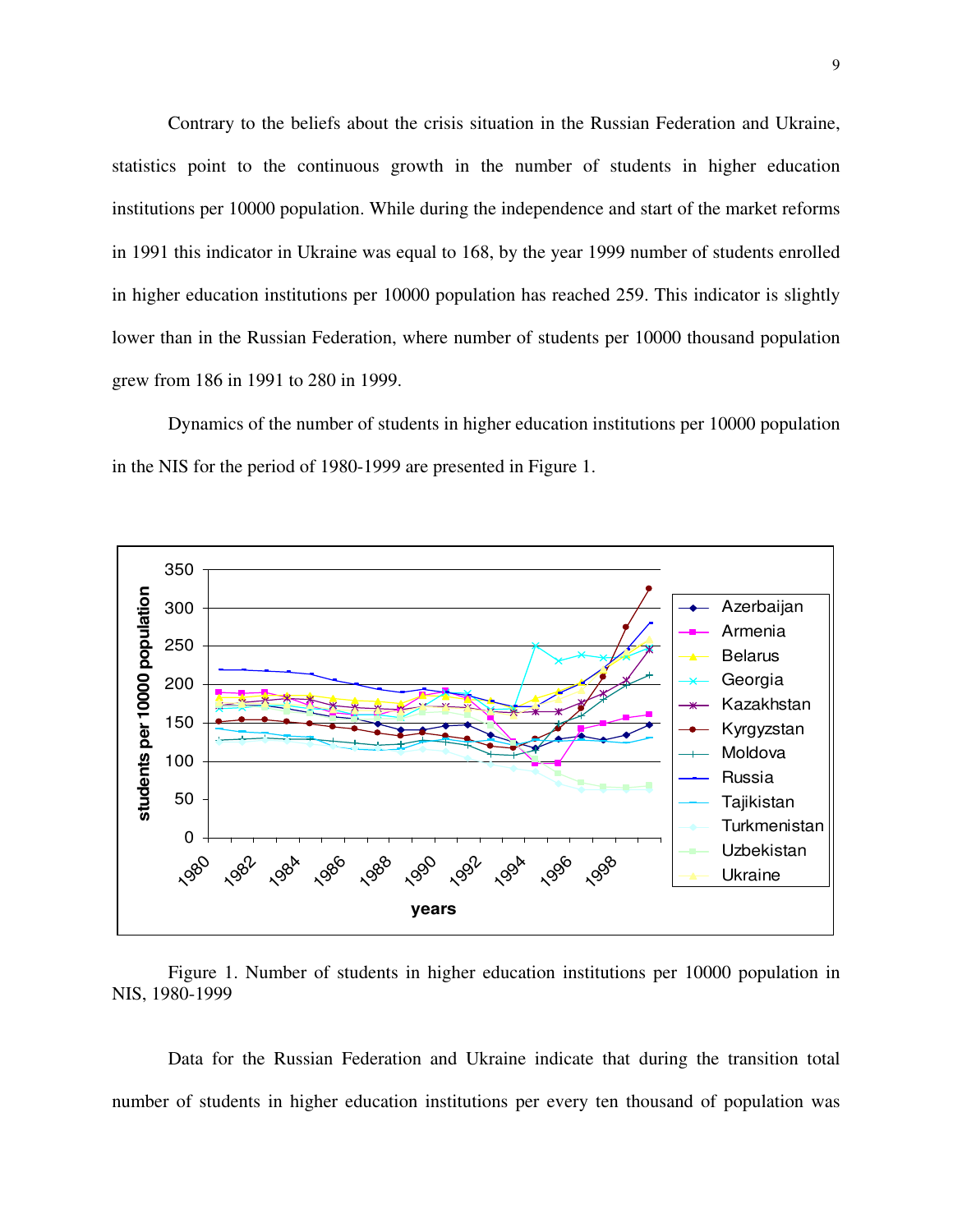increasing consistently since 1993 despite the decline in some other economic indicators. This proves not only the fact of the continuous positive developments in national systems of higher education based on the market reforms, but also shows continuous growth in accumulation and concentration of human capital in national economies.

Positive trends in the development of higher education industry and increasing access of population to higher education characterize such countries as Ukraine, the Russian Federation, and Belarus, but are not necessarily characteristics of all the former soviet republics. For instance, in Azerbaijan number of students in higher education institutions per every ten thousand of population as an indicator of access to higher education was declining till 1995 and reached level of 1991 only in 1999, comprising 147 students. This indicator is almost twice lower than in the Russian Federation and Ukraine. In Armenia value of this indicator declined from 191 in 1990 to 97 in 1995 and then increased to 160 in 1999.

In some other former republics situation with access to higher education did not regain its positions of 1991. Indicator of number of students in higher education institutions per every ten thousand of population declined in Uzbekistan from 170 in 1990 to 68 in 1999, and in Turkmenistan—from 113 in 1990 to 62 in 1996. This statistics should always be correlated with demographic and migratory processes in the NIS. One should also account for students receiving their education in other countries, predominantly in other member countries of the NIS.

The data indicate that despite the economic difficulties during the transition period, number of students in higher education institutions per every ten thousand of population was increasing consistently since 1993. This confirms not only continuous and consistent development of the education industry, but also stable increase in the total volume and concentration of human capital in the country.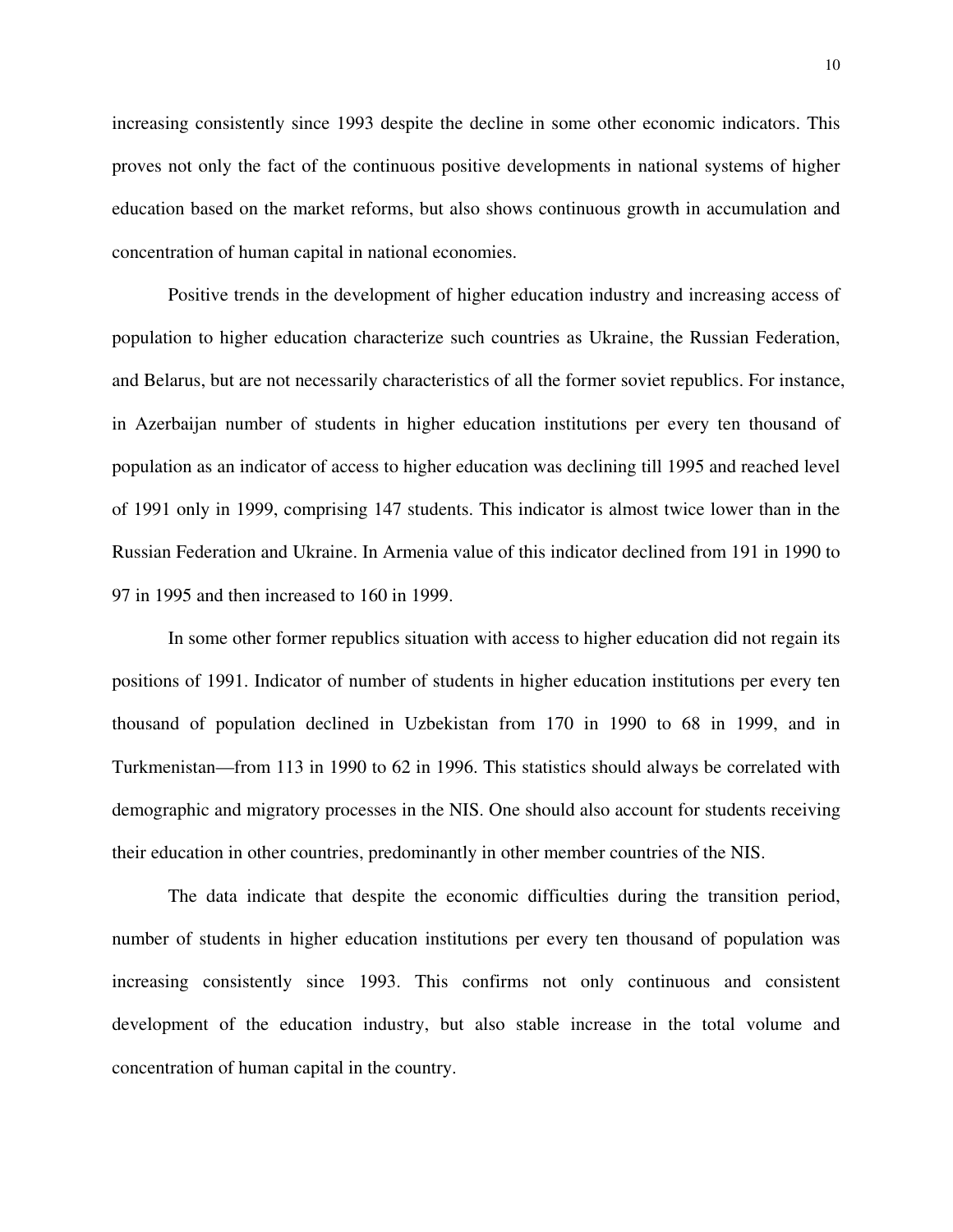# **Data and descriptive statistics**

The data used in the empirical study are selected macroeconomic indicators for the Russian Federation, and Ukraine and cover the period of 1989-2010. Trajectories of the indicators over time taken as logs are presented in Figures 3, 5, 7, and 9. GDP per capita growth, gross fixed investment annual change, gross national savings rate (percent), and recorded unemployment (percent), for the Russian Federation, and Ukraine for the period of 1989-2010 are presented in Table 3.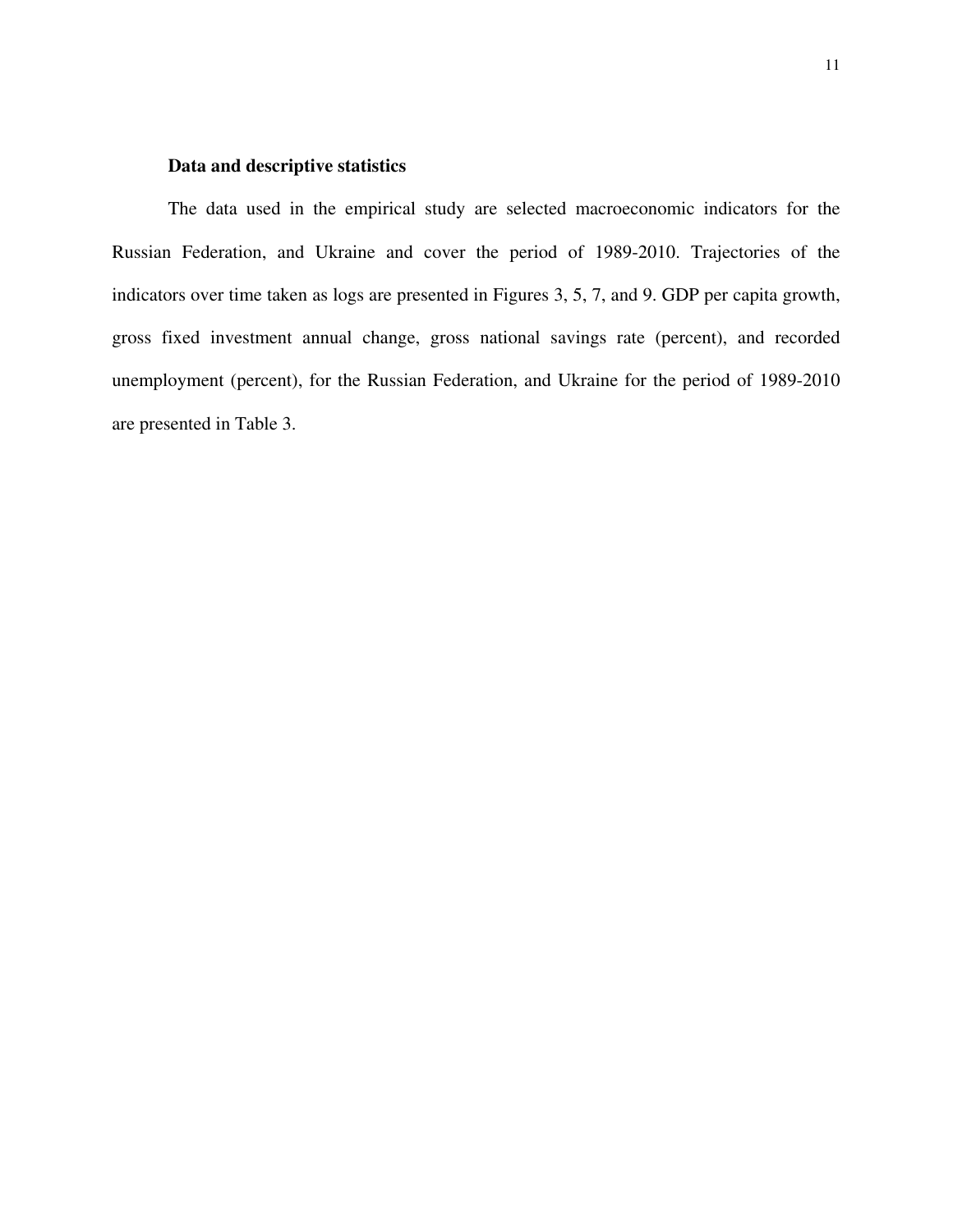# TABLE 3

Real GDP growth per head (percent per annum), gross fixed investment (percent real change per annum), gross national savings rate (percent), and recorded unemployment (percent), in the Russian Federation and Ukraine, 1989-2010

| Year |           | GDP per capita<br>growth, percent | Gross fixed<br>investment<br>change, percent |           | Gross national<br>savings rate,<br>percent |                | Recorded<br>unemployment,<br>percent |         |
|------|-----------|-----------------------------------|----------------------------------------------|-----------|--------------------------------------------|----------------|--------------------------------------|---------|
|      | Russia    | Ukraine                           | Russia                                       | Ukraine   | Russia                                     | Ukraine        | Russia                               | Ukraine |
| 1989 |           |                                   |                                              |           |                                            | $\overline{a}$ | $\overline{\phantom{0}}$             |         |
| 1990 |           | $-4.241$                          |                                              |           |                                            |                |                                      |         |
| 1991 | $-5.267$  | $-8.954$                          | $-15.600$                                    |           |                                            |                |                                      |         |
| 1992 | $-14.586$ | $-10.225$                         | $-41.500$                                    | $-13.030$ |                                            |                |                                      |         |
| 1993 | $-8.669$  | $-13.985$                         | $-25.800$                                    | $-34.626$ | 31.334                                     |                |                                      |         |
| 1994 | $-12.659$ | $-22.322$                         | $-26.000$                                    | $-50.263$ | 28.358                                     | 32.659         | 7.017                                |         |
| 1995 | $-4.065$  | $-11.522$                         | $-15.267$                                    | $-9.960$  | 27.662                                     | 23.675         | 8.300                                |         |
| 1996 | $-3.460$  | $-9.217$                          | $-21.200$                                    | $-20.036$ | 26.434                                     | 20.037         | 9.258                                | 1.300   |
| 1997 | 1.457     | $-2.240$                          | $-7.900$                                     | 3.636     | 21.957                                     | 18.759         | 10.808                               | 2.300   |
| 1998 | $-5.139$  | $-1.124$                          | $-12.400$                                    | 4.316     | 15.044                                     | 17.667         | 11.875                               | 3.700   |
| 1999 | 6.730     | 0.597                             | 6.400                                        | 0.720     | 27.393                                     | 22.729         | 12.617                               | 4.200   |
| 2000 | 10.478    | 6.806                             | 18.100                                       | 12.650    | 36.729                                     | 24.494         | 10.492                               | 4.100   |
| 2001 | 5.613     | 11.001                            | 10.200                                       | 9.350     | 32.972                                     | 25.482         | 9.033                                | 3.600   |
| 2002 | 5.242     | 6.198                             | 2.800                                        | 3.400     | 28.502                                     | 27.700         | 8.133                                | 3.700   |
| 2003 | 7.757     | 10.398                            | 12.800                                       | 15.800    | 29.010                                     | 27.800         | 8.625                                | 3.500   |
| 2004 | 7.611     | 12.913                            | 11.290                                       | 20.500    | 30.997                                     | 31.800         | 8.175                                | 3.500   |
| 2005 | 6.823     | 3.371                             | 10.499                                       | $-0.300$  | 31.833                                     | 25.200         | 7.583                                | 3.100   |
| 2006 | 6.700     | 6.100                             | 10.200                                       | 5.000     | 31.400                                     | 20.000         | 7.000                                | 3.500   |
| 2007 | 6.100     | 6.400                             | 11.000                                       | 9.000     | 30.200                                     | 19.600         | 6.600                                | 3.800   |
| 2008 | 5.400     | 6.500                             | 10.600                                       | 10.000    | 27.400                                     | 19.500         | 6.400                                | 4.100   |
| 2009 | 4.900     | 6.700                             | 10.900                                       | 7.500     | 26.100                                     | 19.600         | 6.300                                | 4.400   |
| 2010 | 4.600     | 6.300                             | 10.000                                       | 8.500     | 26.300                                     | 21.700         | 6.100                                | 4.800   |

Source: Economist Intelligence Unit. Retrieved from the database in August 12, 2006. Composed based on EIU calculations, US Census Bureau, Ministry of Economy and European Integration, State Committee of Statistics, RosStat, Statistical Yearbook, UN, IMF, International Financial Statistics.

Dynamics of the GDP per capita growth for Hungary, Poland, the Russian Federation,

and Ukraine for the period of 1989-2010 are presented in Figure 2.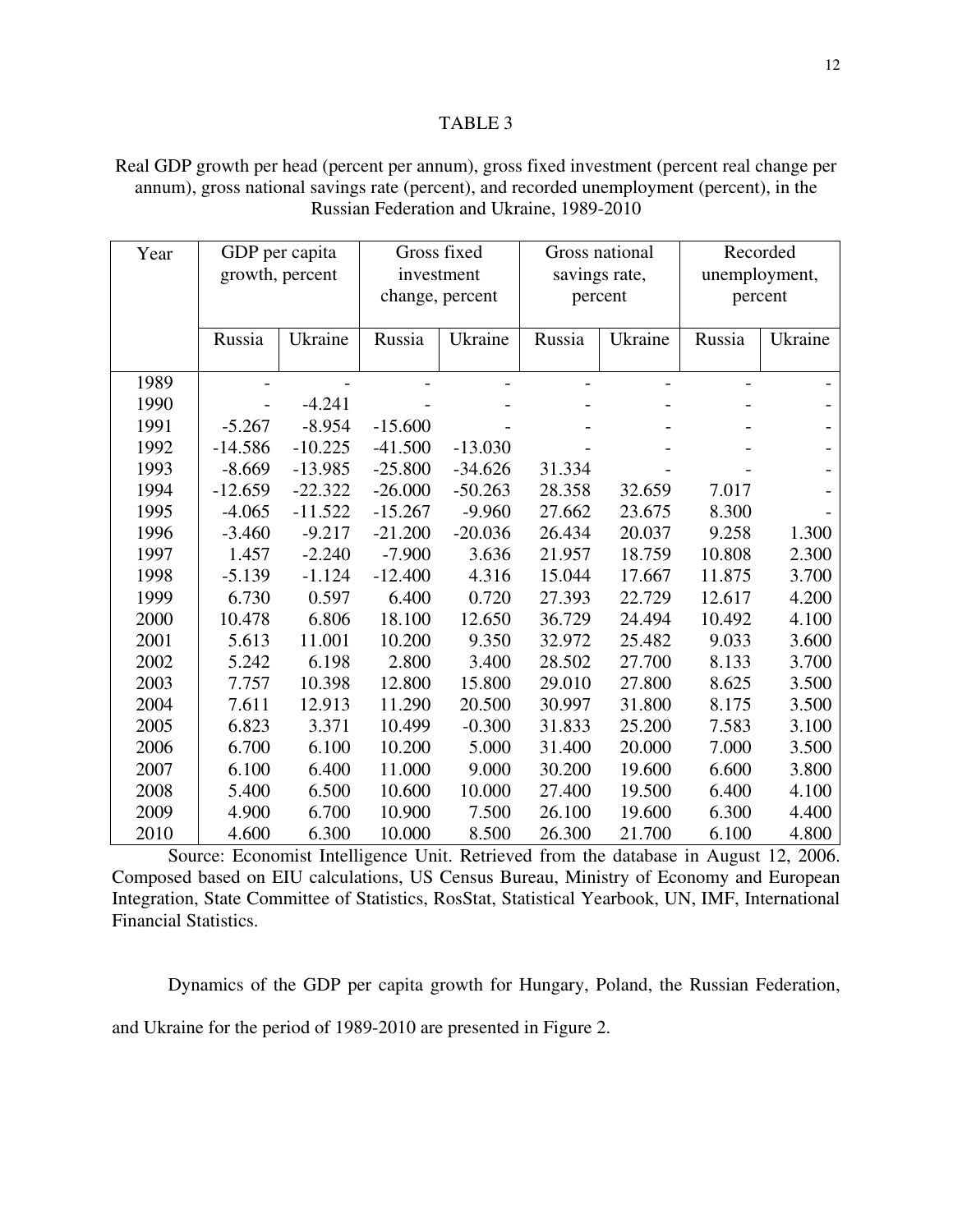

Figure 2. Real GDP per capita growth in Hungary, Poland, the Russian Federation, and Ukraine, 1989-2010

Dynamics of the GDP per capita growth for Hungary, Poland, the Russian Federation, and Ukraine for the period of 1989-2010 that accounts for the log trajectories are presented in Figure 3.



Figure 3. Real GDP per capita growth in Hungary, Poland, the Russian Federation, and Ukraine (with the log trajectories), 1989-2010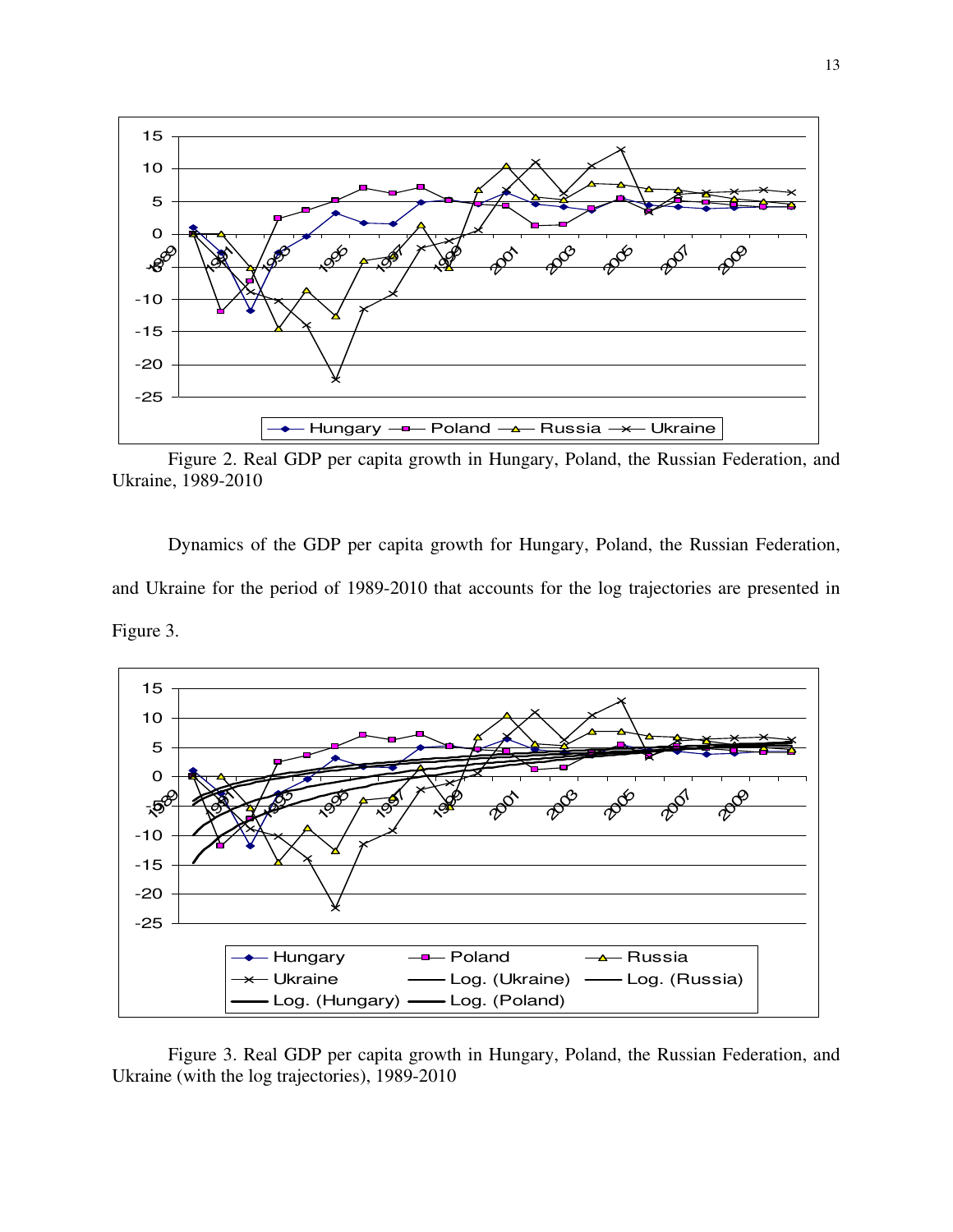As shown in Figure 3, that uses trajectories of the logs, GDP per capita growth in Hungary, Poland, the Russian Federation, and Ukraine was in the different initial position in each country. The convergence of the GDP per capita growth rate in these countries occurs during the period of 1989-2010.

Dynamics of the gross fixed investment annual change for Hungary, Poland, the Russian Federation, and Ukraine for the period of 1989-2010 are presented in Figure 4.



Figure 4. Investment in constant capital in Hungary, Poland, the Russian Federation, and Ukraine, 1989-2010

Dynamics of the gross fixed investment annual change for Hungary, Poland, the Russian Federation, and Ukraine for the period of 1989-2010 that accounts for the log trajectories are presented in Figure 5.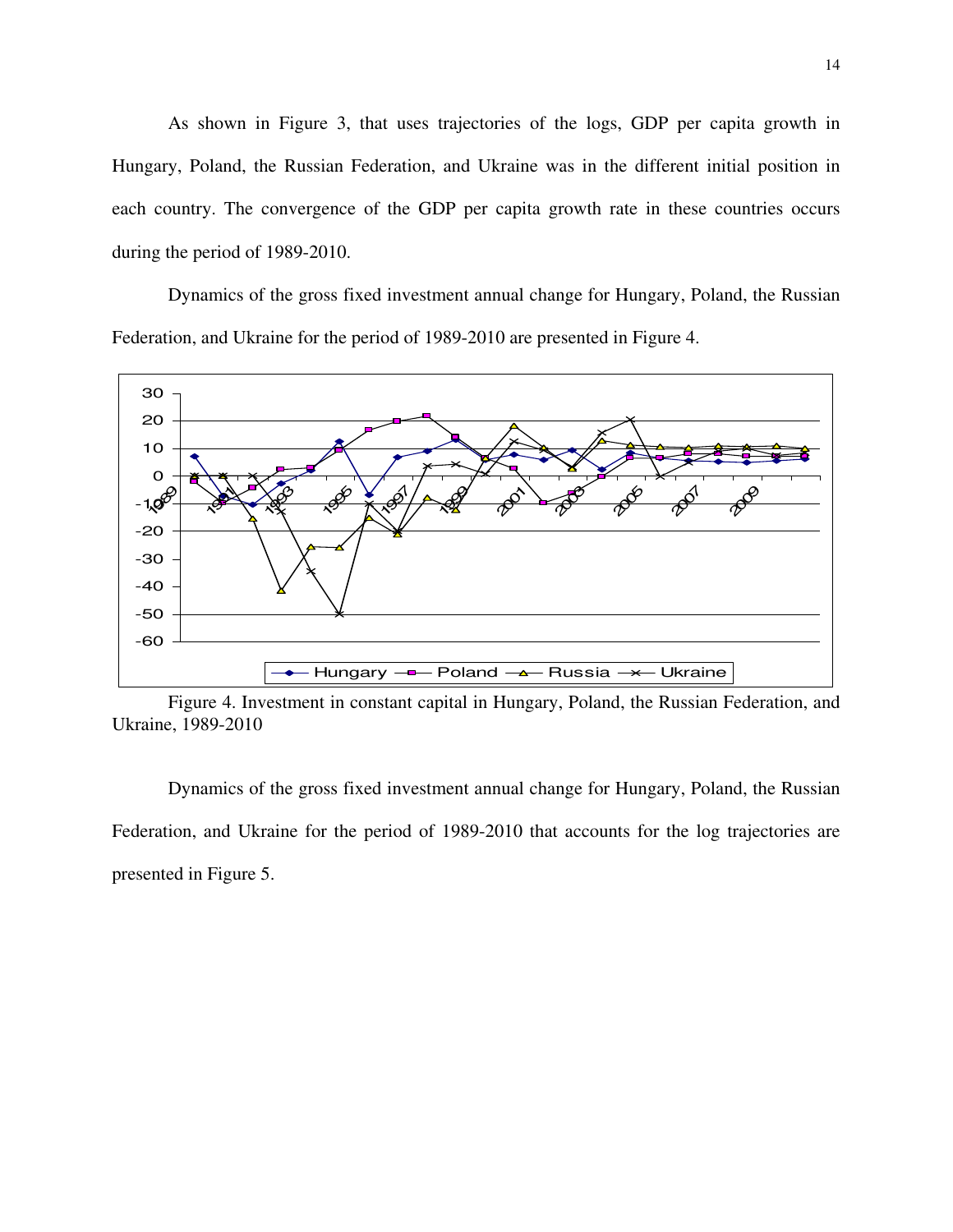

Figure 5. Investment in constant capital in Hungary, Poland, the Russian Federation, and Ukraine (with the log trajectories), 1989-2010

As shown in Figure 5 that uses trajectories of the logs, levels of the gross fixed investment in Hungary, Poland, the Russian Federation, and Ukraine were in the different initial positions in each country. However, gross fixed investment rates converge. The convergence of the gross fixed investment rates in these countries occurs during the period of 1989-2010. Gross fixed investment rates in Poland and Hungary were higher than in the Russian Federation and Ukraine. The process of convergence of the growth gross fixed investment rate coincides with the convergence of the GDP per capita growth in these countries that occurs during the period of 1989-2010. This confirms significant and positive effect of the investment on growth.

Dynamics of the savings rate annual change for Hungary, Poland, the Russian Federation, and Ukraine for the period of 1989-2010 are presented in Figure 6.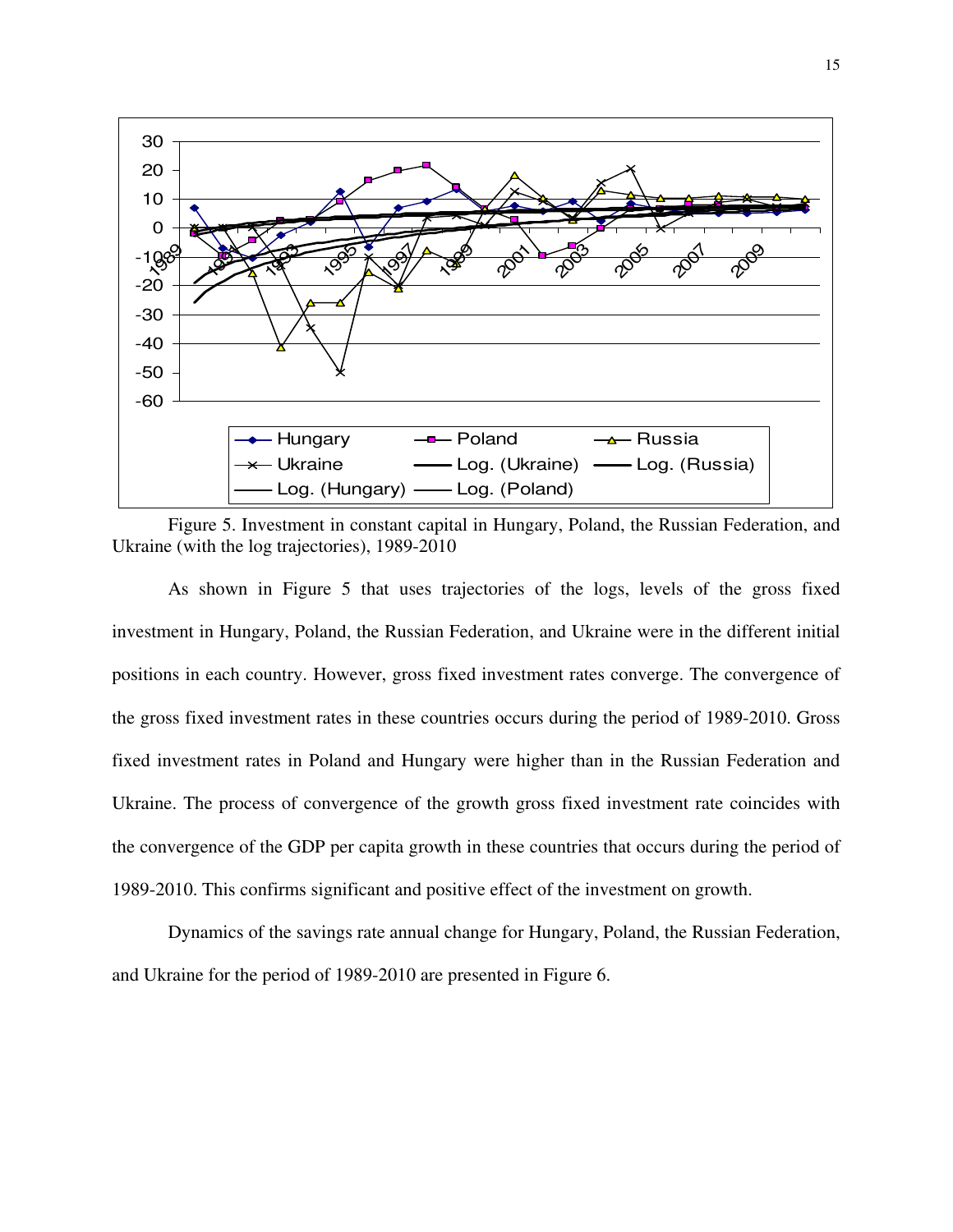

Figure 6. Savings rate in Hungary, Poland, the Russian Federation, and Ukraine, 1989- 

Dynamics of the savings rate annual change for Hungary, Poland, the Russian Federation, and Ukraine for the period of 1989-2010 that accounts for the log trajectories are presented in Figure 7.



Figure 7. Savings rate in Hungary, Poland, the Russian Federation, and Ukraine (with the log trajectories), 1989-2010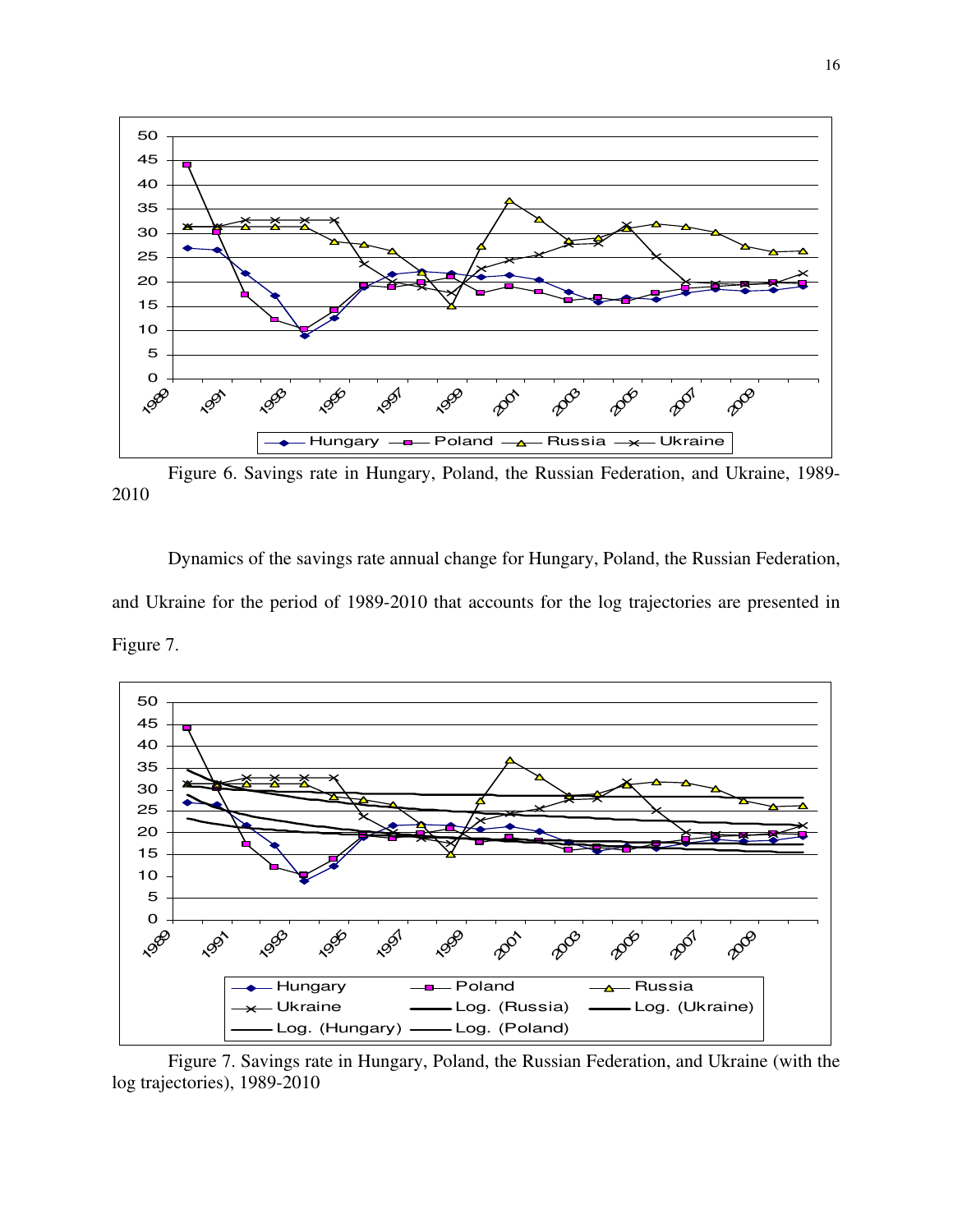As shown in the Figure 7 that uses trajectories of the logs, levels of the savings rate in Hungary, Poland, the Russian Federation, and Ukraine have not changed significantly during the period of 1989-2010. Sharp decline of the savings rate in the Russian Federation and Ukraine in 1999 can possibly be explained by the world financial crisis of 1997-1998.

Dynamics of the official rate of unemployment annual change for Hungary, Poland, the Russian Federation, and Ukraine for the period of 1989-2010 are presented in Figure 8.



Figure 8. Registered level of unemployment in Hungary, Poland, the Russian Federation, and Ukraine, 1989-2010

Dynamics of the official rate of unemployment annual change for Hungary, Poland, the Russian Federation, and Ukraine for the period of 1989-2010 that accounts for the log trajectories are presented in Figure 9.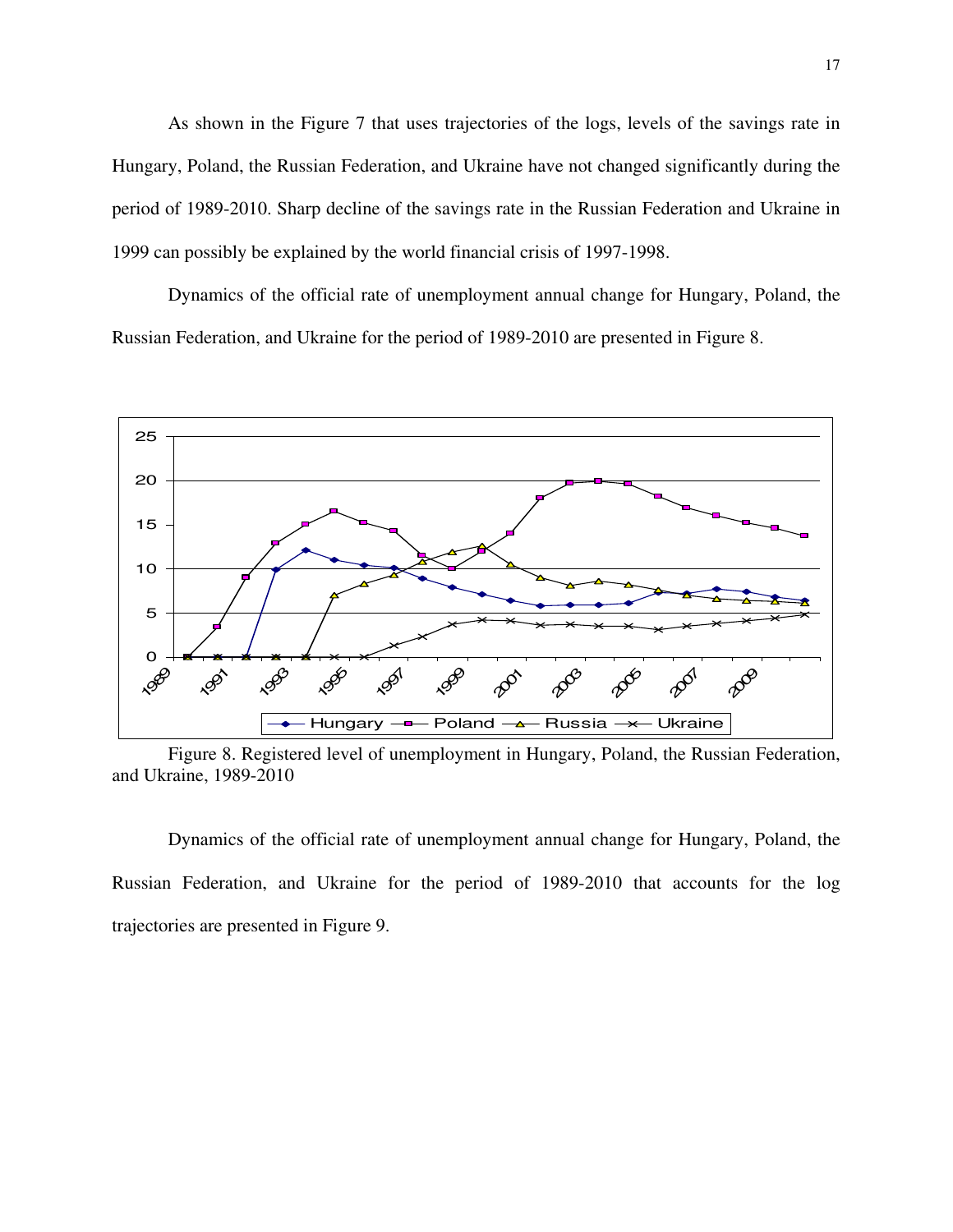

Figure 9. Registered level of unemployment in Hungary, Poland, the Russian Federation, and Ukraine (with the log trajectories), 1989-2010

As shown in Figure 9 that uses trajectories of the logs, levels of the official unemployment rate in Hungary, Poland, the Russian Federation, and Ukraine have risen dramatically in early 1990s and have stabilized later. Such a sharp increase in unemployment may be explained in part by the absence of the official unemployment in the USSR and Eastern Europe. Relatively low level of the registered unemployment in the Russian Federation and Ukraine in 1990s should be considered critically as it appears to be much lower than the real unemployment rate.

#### **Empirical results**

The presented calculations are based on the estimation of the system of linear and loglinear equations that account for changes in investment, savings, unemployment, education, and medical services. The independent variables were dropped consequently and the time lags were taken as five-, six, seven, and ten-year time lags. We comment only on the coefficients with 5 percent level of significance. Regression results of GDP per capita growth to investment, savings,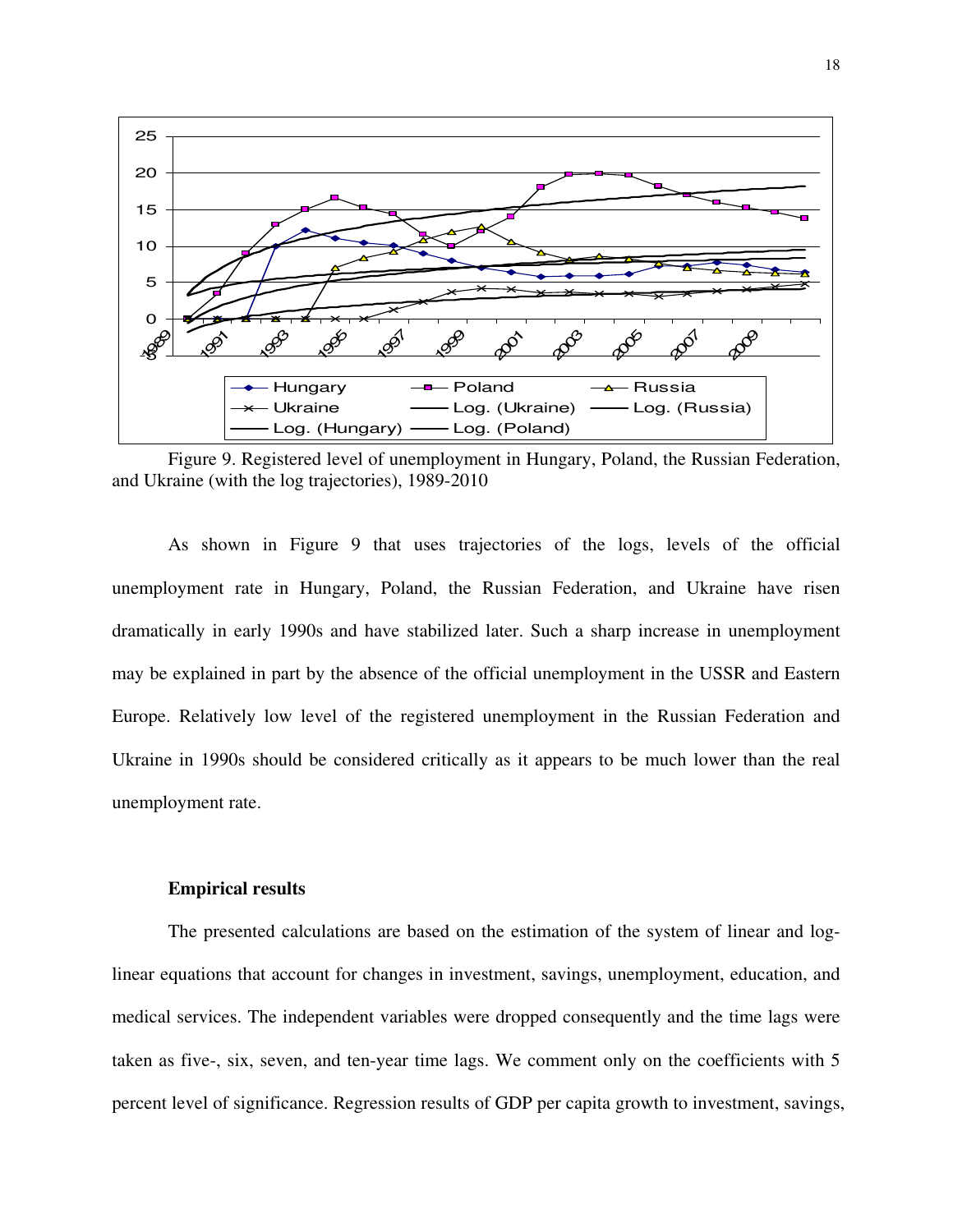unemployment, education and healthcare for the Russian Federation and Ukraine for the period of 1990-2010 with the constant coefficient (1) and without the constant coefficient (2) are presented in Table 4. Indicators of the level of access to higher education and medical services are taken with the five year time lag.

# TABLE 4

| Regression results of GDP growth to investment, savings, unemployment, education and |  |
|--------------------------------------------------------------------------------------|--|
| healthcare for the Russian Federation and Ukraine, 1990-2010                         |  |

| Country                   | <b>Russian Federation</b> |               | Ukraine       |               |  |
|---------------------------|---------------------------|---------------|---------------|---------------|--|
|                           | (1)                       | (2)           | (1)           | (2)           |  |
| <b>Estimation method</b>  | <b>OLS</b>                | <b>OLS</b>    | <b>OLS</b>    | <b>OLS</b>    |  |
| Independent variable      |                           |               |               |               |  |
| Investment                | 0.544219**                | 0.349321*     | 0.341820**    | 0.384583**    |  |
|                           | (0.151921)                | (0.088695)    | (0.153252)    | (0.142531)    |  |
|                           | [3.582251]                | [3.938462]    | [2.230438]    | [2.698245]    |  |
| Savings                   | $-0.038764$               | 0.226039      | 0.901649      | 1.196193      |  |
|                           | (0.260842)                | (0.213105)    | (0.728499)    | (0.637364)    |  |
|                           | $[-0.148611]$             | [1.060695]    | [1.237682]    | [1.876784]    |  |
| Unemployment              | $-1.156294$               | 1.021889      | 0.410878      | 0.130104      |  |
|                           | (1.554713)                | (0.645762)    | (1.675531)    | (1.609592)    |  |
|                           | $[-0.743735]$             | [1.582455]    | [0.245223]    | [0.080831]    |  |
| Education                 | $-0.014755$               | 0.041590      | $-0.066783$   | $-0.060944$   |  |
|                           | (0.050371)                | (0.037368)    | (0.089199)    | (0.086963)    |  |
|                           | $[-0.292917]$             | [1.112996]    | $[-0.748699]$ | $[-0.700799]$ |  |
| Healthcare                | $-2.180633$               | $-0.474601$   | 2.500816      | $-0.346361$   |  |
|                           | (1.176011)                | (0.366858)    | (3.148024)    | (0.212904)    |  |
|                           | $[-1.854263]$             | $[-1.293691]$ | [0.794408]    | $[-1.626842]$ |  |
| R-squared                 | 0.959353                  | 0.941654      | 0.954202      | 0.941654      |  |
| <b>Adjusted R-squared</b> | 0.918707                  | 0.883307      | 0.877871      | 0.883307      |  |
| Mean dependent var        | 1.778636                  | 1.778636      | 3.925778      | 3.925778      |  |
| S.D. dependent var        | 7.173865                  | 7.173865      | 7.361281      | 7.361281      |  |

Notes: each column is a separate regression of the growth rate on investment, savings, unemployment, education, and healthcare.

Standard errors are reported in parentheses. t-statistics are reported in square brackets. Asterisk \* indicates statistical significance at the 1-percent level, \*\* at the 5-percent level, and \*\*\* at the 10-percent level.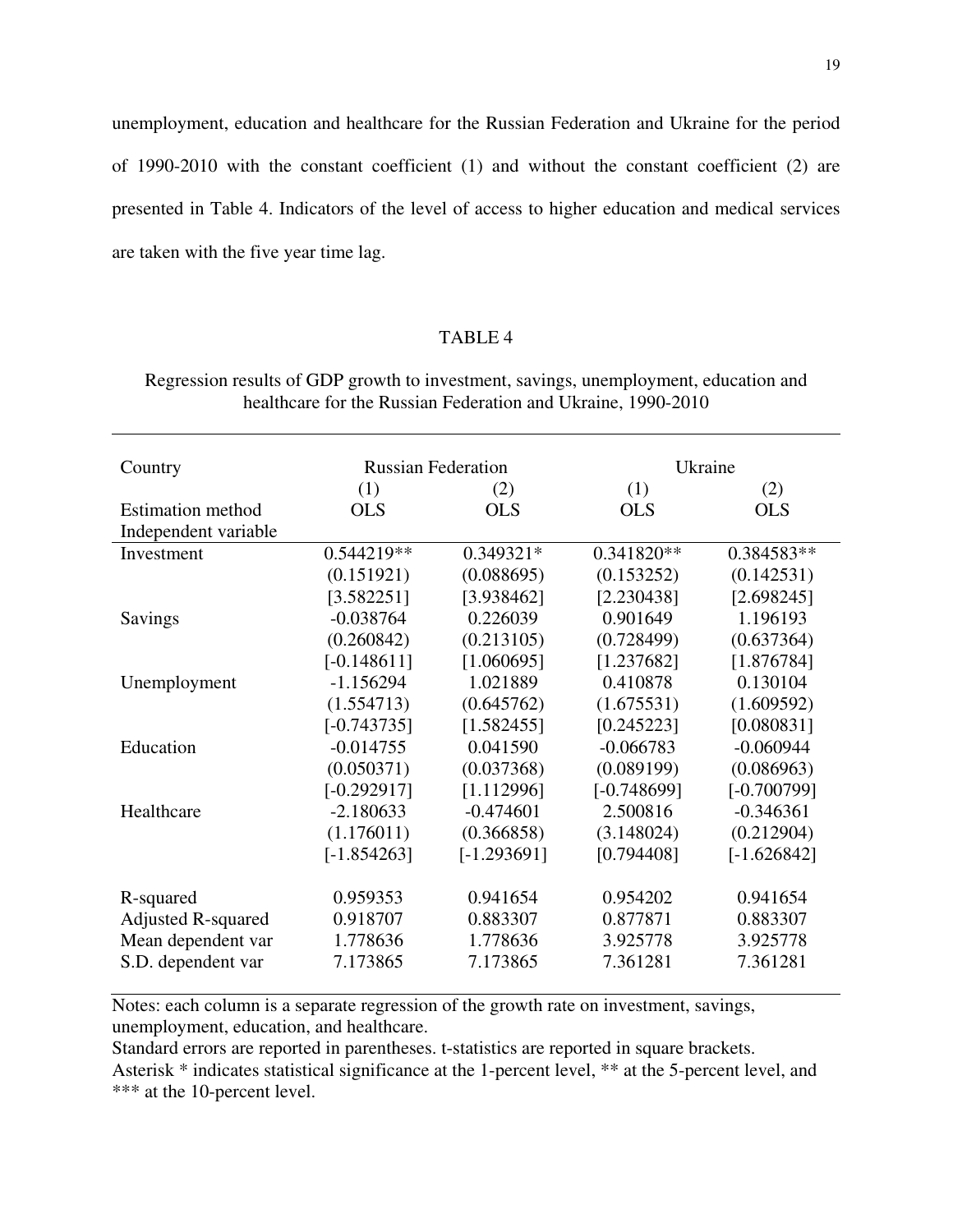Regression results of GDP per capita growth to investment, savings, education, and healthcare for the Russian Federation and Ukraine for the period of 1990-2010 with the constant coefficient (1) and without the constant coefficient (2) are presented in Table 5. Indicators of the level of access to higher education and medical services are taken with the five year time lag.

# TABLE 5

| Regression results of GDP growth to investment, savings, unemployment, education and |  |
|--------------------------------------------------------------------------------------|--|
| healthcare for the Russian Federation and Ukraine, 1990-2010                         |  |

|                |               | Ukraine                   |               |  |
|----------------|---------------|---------------------------|---------------|--|
| (1)            | (2)           | (1)                       | (2)           |  |
| <b>OLS</b>     | <b>OLS</b>    | <b>OLS</b>                | <b>OLS</b>    |  |
|                |               |                           |               |  |
| 0.430864*      | $0.448183*$   | $0.416201*$               | $0.516480*$   |  |
| (0.042274)     | (0.052814)    | (0.042274)                | (0.105189)    |  |
| [10.19206]     | [8.486119]    | [3.862983]                | [4.910021]    |  |
| 0.133635       | 0.015774      | 0.200090                  | 0.394320      |  |
| (0.128833)     | (0.151186)    | (0.128833)                | (0.488916)    |  |
| [1.037277]     | [0.104332]    | [0.453996]                | [0.806520]    |  |
| 0.017864       | $-0.001487$   | $-0.040690$               | 0.021822      |  |
| (0.022262)     | (0.026335)    | (0.022262)                | (0.083934)    |  |
| [0.802457]     | $[-0.056456]$ | $[-0.500659]$             | [0.259988]    |  |
| $-1.484476***$ | 0.053926      | 5.761747                  | $-0.298297$   |  |
| (0.645769)     | (0.143247)    | (0.645769)                | (0.186454)    |  |
| [0.05510]      | [0.376454]    | [1.692321]                | $[-1.599844]$ |  |
| 0.961679       | 0.929628      | 0.950381                  | 0.924120      |  |
| 0.939781       | 0.903239      | 0.917301                  | 0.891600      |  |
| 0.908000       | 0.908000      | 0.135273                  | 0.135273      |  |
| 7.475416       | 7.475416      | 10.96832                  | 10.96832      |  |
|                |               | <b>Russian Federation</b> |               |  |

Notes: each column is a separate regression of the growth rate on investment, savings, education, and healthcare.

Standard errors are reported in parentheses. t-statistics are reported in square brackets.

Asterisk \* indicates statistical significance at the 1-percent level, \*\* at the 5-percent level, and \*\*\* at the 10-percent level.

Regression results of GDP per capita growth to investment, savings, education, and

healthcare for the Russian Federation and Ukraine for the period of 1990-2010 with the constant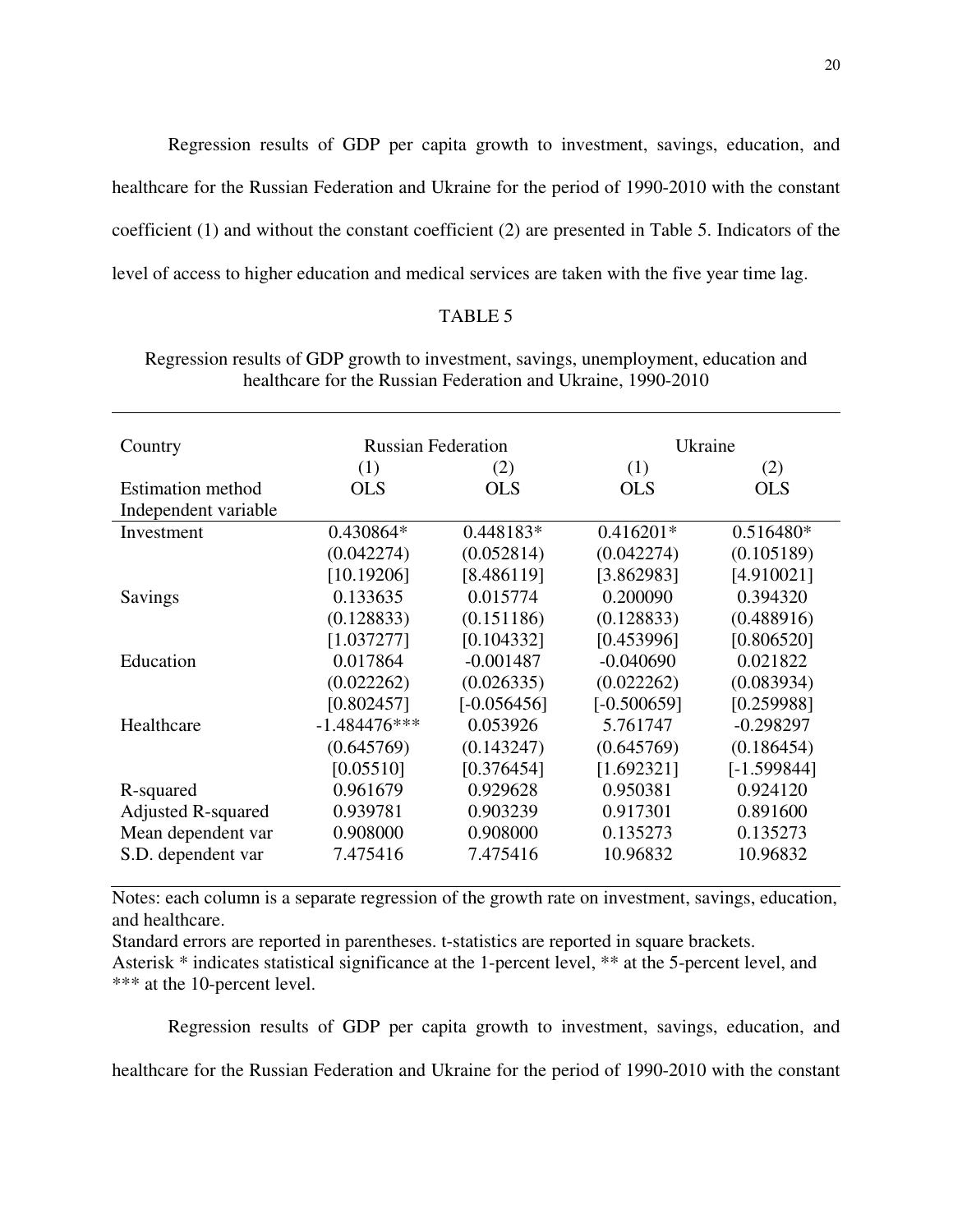coefficient (1) and without the constant coefficient (2) are presented in Table 6. Indicators of the

level of access to higher education and medical services are taken with the six year time lag.

# TABLE 6

| Regression results of GDP growth to investment, savings, and education and healthcare for the |  |
|-----------------------------------------------------------------------------------------------|--|
| Russian Federation and Ukraine, 1990-2010                                                     |  |

| Country                   | <b>Russian Federation</b> |               | Ukraine       |                |  |
|---------------------------|---------------------------|---------------|---------------|----------------|--|
|                           | (1)                       | (2)           | (1)           | (2)            |  |
| <b>Estimation method</b>  | <b>OLS</b>                | <b>OLS</b>    | <b>OLS</b>    | <b>OLS</b>     |  |
| Independent variable      |                           |               |               |                |  |
| Investment                | 0.452827*                 | $0.454333*$   | $0.430281*$   | $0.523992*$    |  |
|                           | (0.053285)                | (0.046954)    | (0.066924)    | (0.065638)     |  |
|                           | [8.498240]                | [9.676147]    | [6.429377]    | [7.983083]     |  |
| Savings                   | $-0.014128$               | $-0.018440$   | 0.472994*     | 0.420083       |  |
|                           | (0.155924)                | (0.137815)    | (0.222495)    | (0.273993)     |  |
|                           | $[-0.090609]$             | $[-0.133805]$ | [2.125865]    | [1.533188]     |  |
| Education                 | $-0.004705$               | $-0.005694$   | $-0.076373$   | 0.021073       |  |
|                           | (0.027358)                | (0.022957)    | (0.055225)    | (0.043700)     |  |
|                           | $[-0.171966]$             | $[-0.248051]$ | $[-1.382946]$ | $[-0.248051]$  |  |
| Healthcare                | 0.029059                  | 0.092991      | 5.349698***   | $-0.303923***$ |  |
|                           | (0.818807)                | (0.131469)    | (2.468013)    | (0.168933)     |  |
|                           | [0.035490]                | [0.707324]    | [2.167614]    | [0.109700]     |  |
|                           |                           |               |               |                |  |
| R-squared                 | 0.935410                  | 0.935359      | 0.953802      | 0.919064       |  |
| <b>Adjusted R-squared</b> | 0.903115                  | 0.913812      | 0.927403      | 0.888713       |  |
| Mean dependent var        | 1.363000                  | 1.363000      | 0.404917      | 0.404917       |  |
| S.D. dependent var        | 7.342776                  | 7.342776      | 10.49951      | 10.49951       |  |
|                           |                           |               |               |                |  |

Notes: each column is a separate regression of the growth rate on investment, savings, education, and healthcare.

Standard errors are reported in parentheses. t-statistics are reported in square brackets. Asterisk \* indicates statistical significance at the 1-percent level, \*\* at the 5-percent level, and \*\*\* at the 10-percent level.

Regression results of GDP per capita growth to investment, savings, and education for

the Russian Federation and Ukraine for the period of 1990-2010 with the constant coefficient (1)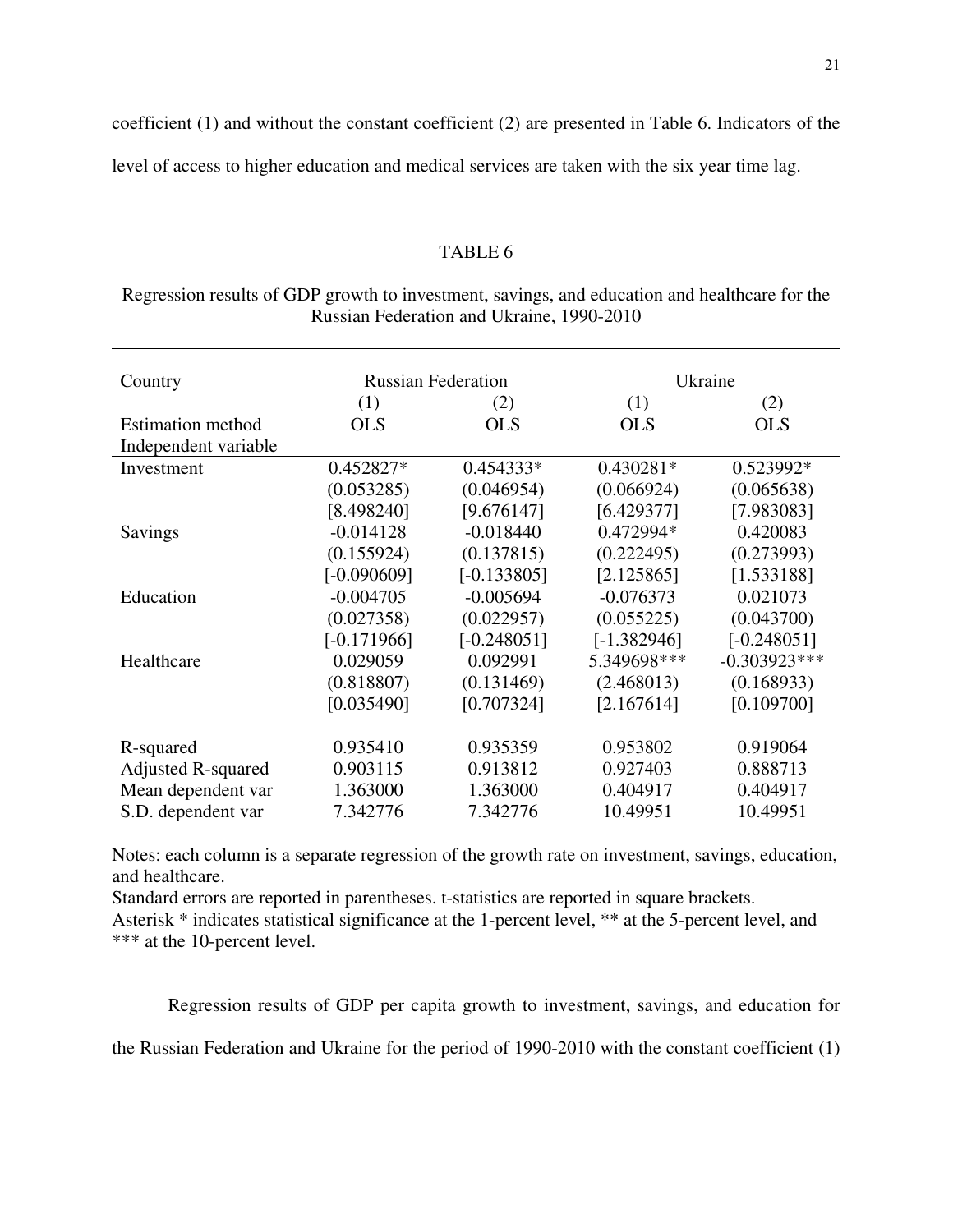and without the constant coefficient (2) are presented in Table 7. Indicators of the level of access

to higher education are taken with the five year time lag.

# TABLE 7

# Regression results of GDP growth to investment, savings, and education for the Russian Federation and Ukraine, 1990-2010

| Country                   | <b>Russian Federation</b> |             | Ukraine     |               |  |
|---------------------------|---------------------------|-------------|-------------|---------------|--|
|                           | (1)                       | (2)         | (1)         | (2)           |  |
| <b>Estimation method</b>  | <b>OLS</b>                | <b>OLS</b>  | <b>OLS</b>  | <b>OLS</b>    |  |
| Independent variable      |                           |             |             |               |  |
| Investment                | 0.456769*                 | $0.436670*$ | $0.507771*$ | 0.596913*     |  |
|                           | (0.050490)                | (0.040954)  | (0.104841)  | (0.101002)    |  |
|                           | [9.046741]                | [10.66238]  | [4.843235]  | [5.909940]    |  |
| Savings                   | $-0.004268$               | 0.048580    | 0.376908    | 0.562421      |  |
|                           | (0.141282)                | (0.117505)  | (0.481814)  | (0.521962)    |  |
|                           | $[-0.030207]$             | [0.413427]  | [0.782269]  | [1.077514]    |  |
| Education                 | $-0.006527$               | 0.005975    | 0.022592    | $-0.068311$   |  |
|                           | (0.024251)                | (0.016493)  | (0.081200)  | (0.068011)    |  |
|                           | $[-0.269131]$             | [0.362271]  | [0.278230]  | $[-1.004410]$ |  |
| R-squared                 | 0.932750                  | 0.928382    | 0.926696    | 0.896375      |  |
| <b>Adjusted R-squared</b> | 0.907531                  | 0.912466    | 0.895280    | 0.870469      |  |
| Mean dependent var        | 0.908000                  | 0.908000    | 0.135273    | 0.135273      |  |
| S.D. dependent var        | 7.475416                  | 7.475416    | 10.968320   | 10.96832      |  |

Notes: each column is a separate regression of the growth rate on investment, savings, and education.

Standard errors are reported in parentheses. t-statistics are reported in square brackets. Asterisk \* indicates statistical significance at the 1-percent level, \*\* at the 5-percent level, and \*\*\* at the 10-percent level.

Regression results of GDP per capita growth to investment, savings, and education for the Russian Federation and Ukraine for the period of 1990-2010 with the constant coefficient are presented in Table 8. Indicators of the level of access to higher education are taken with the six year time lag (1) and with the seven year time lag (2).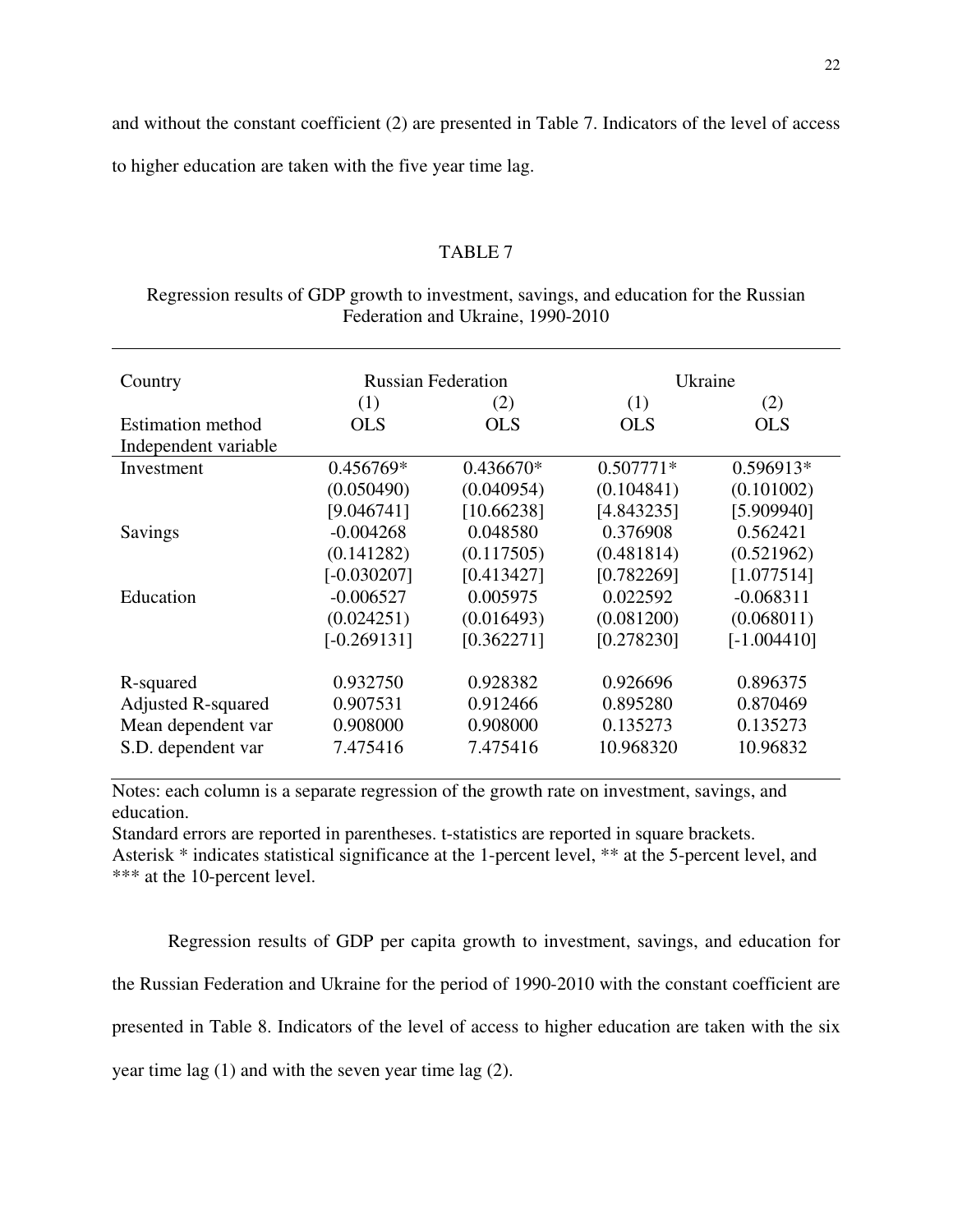# TABLE 8

Regression results of GDP growth to investment, savings, and education for the Russian Federation and Ukraine, 1990-2010

| Country                   | <b>Russian Federation</b> |               | Ukraine     |             |  |
|---------------------------|---------------------------|---------------|-------------|-------------|--|
|                           | (1)                       | (2)           | (1)         | (2)         |  |
| <b>Estimation method</b>  | <b>OLS</b>                | <b>OLS</b>    | <b>OLS</b>  | <b>OLS</b>  |  |
| Independent variable      |                           |               |             |             |  |
| Investment                | 0.451999*                 | $0.449635*$   | $0.517551*$ | $0.513473*$ |  |
|                           | (0.045165)                | (0.041511)    | (0.064646)  | (0.054756)  |  |
|                           | [10.00766]                | [10.83167]    | [8.005908]  | [9.377552]  |  |
| Savings                   | $-0.011663$               | $-0.014491$   | 0.431738    | 0.384124*** |  |
|                           | (0.131625)                | (0.124123)    | (0.268069)  | (0.204437)  |  |
|                           | $[-0.088608]$             | $[-0.116749]$ | [1.610548]  | [1.878933]  |  |
| Education                 | $-0.004157$               | $-0.004167$   | 0.018197    | 0.042449    |  |
|                           | (0.021306)                | (0.019454)    | (0.040943)  | (0.030395)  |  |
|                           | $[-0.195124]$             | $[-0.214207]$ | [0.444446]  | [1.396600]  |  |
| R-squared                 | 0.935400                  | 0.935400      | 0.922793    | 0.922793    |  |
| <b>Adjusted R-squared</b> | 0.913866                  | 0.913866      | 0.893841    | 0.893841    |  |
| Mean dependent var        | 1.363000                  | 1.363000      | 0.404917    | 0.404917    |  |
| S.D. dependent var        | 7.342776                  | 7.342776      | 10.499510   | 10.499510   |  |

Notes: each column is a separate regression of the growth rate on investment, savings, and education.

Standard errors are reported in parentheses. t-statistics are reported in square brackets.

Asterisk \* indicates statistical significance at the 1-percent level, \*\* at the 5-percent level, and \*\*\* at the 10-percent level.

Regression results indicate positive effects of investments on the GDP per capita growth rate. An increase in investment leads to an increase in per capita GDP growth in all the countries. Other variables are not statistically significant. Effects of the variables that represent access of population to higher education and medical services are within the limits of statistical error. This statement holds when indicators of the level of access to higher education and medical services are taken with the five, six, and seven year time lags.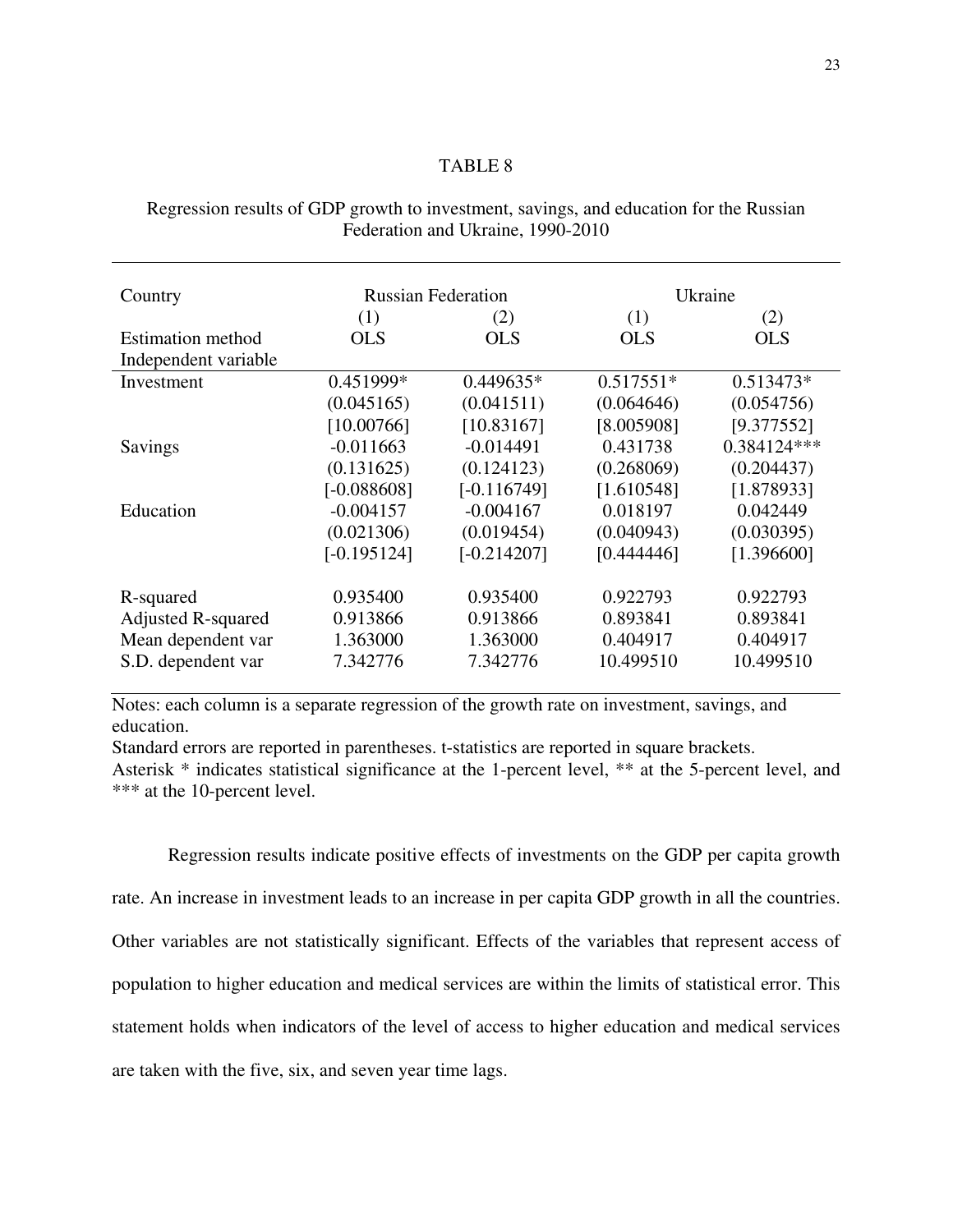Positive effects of investment in fixed capital in the Russian Federation and Ukraine are obvious. One percent increase in investments in the Russian Federation and Ukraine leads to an increase of the per capita GDP within the limits of 0.37 to 0.55 percent. The dependency between the per capita GDP growth and the independent variables we use in the regressions may be nonlinear. We test system of log-linear equations, where all independent variables are taken as logarithms. Initially, we estimate an equation that includes logarithms of all independent variables, including investment, savings, unemployment, education, and health. Then variables of unemployment and health are consequently taken out from the equations. Indicators of the level of access of population to higher education and medical services are taken consequently with the five, six, seven, and ten year time lags for all the equations. All combinations of loglinear equations are estimated with and without the constant coefficient.

Regression results indicate positive effects of an increase in investment on the per capita GDP growth in the Russian Federation and Ukraine. Investment coefficients are positive and statistically significant in all of the equations with the goodness of fit within the limits of 0.8 to 0.95. The complete records of the regression results can be obtained from the author. We will consider the most interesting results.

Regression results of per capita GDP growth to logarithms of investment, savings, and education with the constant coefficient in the Russian Federation and Ukraine, for the period of 1990-2010, presented in Table 9, indicate positive effect of an increase in investment in fixed capital, savings, and access to education on the per capita GDP growth. All coefficients of the independent variables are statistically significant. Indicators of the level of access of population to higher education are taken with the ten year time lag.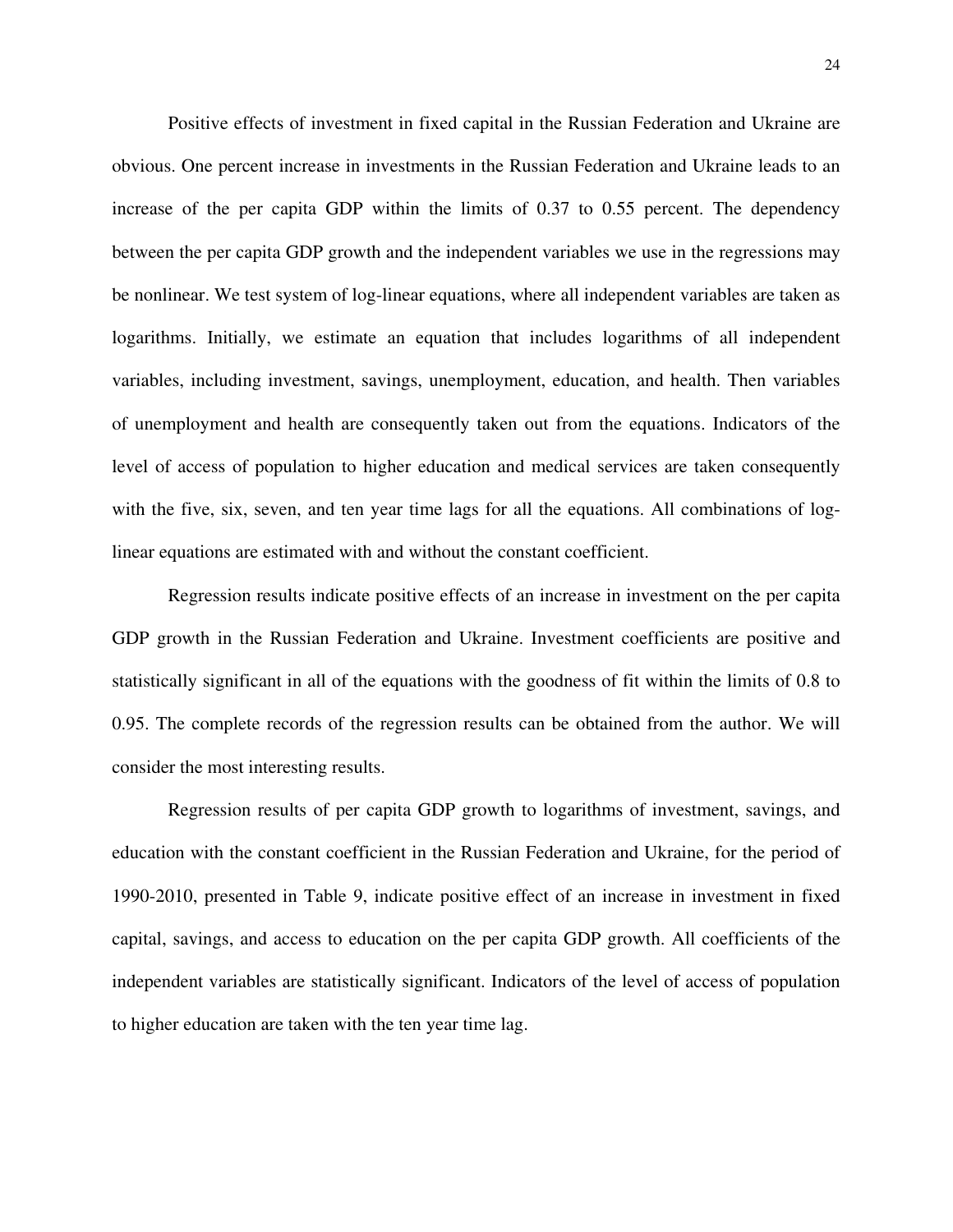Regression results of GDP per capita growth to investment, savings, and education for the Russian Federation and Ukraine for the period of 1990-2010 with the constant coefficient (1) and without the constant coefficient (2) are presented in Table 9. Indicators of the level of access to higher education are taken with the ten year time lag.

# TABLE 9

Regression results of GDP growth to investment, savings, and education in Ukraine, 1990-2010

| Country                   | <b>Russian Federation</b> |            | Ukraine        |
|---------------------------|---------------------------|------------|----------------|
|                           | (2)                       | (1)        | (2)            |
| <b>Estimation method</b>  | OLS                       | <b>OLS</b> | <b>OLS</b>     |
| Independent variable      |                           |            |                |
| Investment                | 1.461792***               | 2.141293** | 3.389514*      |
|                           | (0.708749)                | (0.698971) | (1.035916)     |
|                           | [2.062496]                | [3.063492] | [3.271996]     |
| Savings                   | 6.209534**                | 19.06934*  | 6.853271***    |
|                           | (1.937277)                | (3.728733) | (3.637917)     |
|                           | [3.205291]                | [5.114161] | [1.883845]     |
| Education                 | $-3.356831**$             | 11.31633** | $-4.170212***$ |
|                           | (1.194651)                | (4.021590) | (2.113641)     |
|                           | $[-2.809885]$             | [2.813894] | $[-1.972999]$  |
| R-squared                 | 0.674533                  | 0.893438   | 0.673608       |
| <b>Adjusted R-squared</b> | 0.593166                  | 0.853477   | 0.601077       |
| Mean dependent var        | 6.668545                  | 5.854083   | 5.854083       |
| S.D. dependent var        | 1.575530                  | 4.683886   | 4.683886       |

Notes: each column is a separate regression of the growth rate on investment, savings, and education.

Standard errors are reported in parentheses. t-statistics are reported in square brackets. Asterisk \* indicates statistical significance at the 1-percent level, \*\* at the 5-percent level, and \*\*\* at the 10-percent level.

Estimation of the equations that consider indicators of access to higher education and medical services with the seven year time lag does not bring statistically significant results. This supports our suggestion that an increase in access of population to higher education does not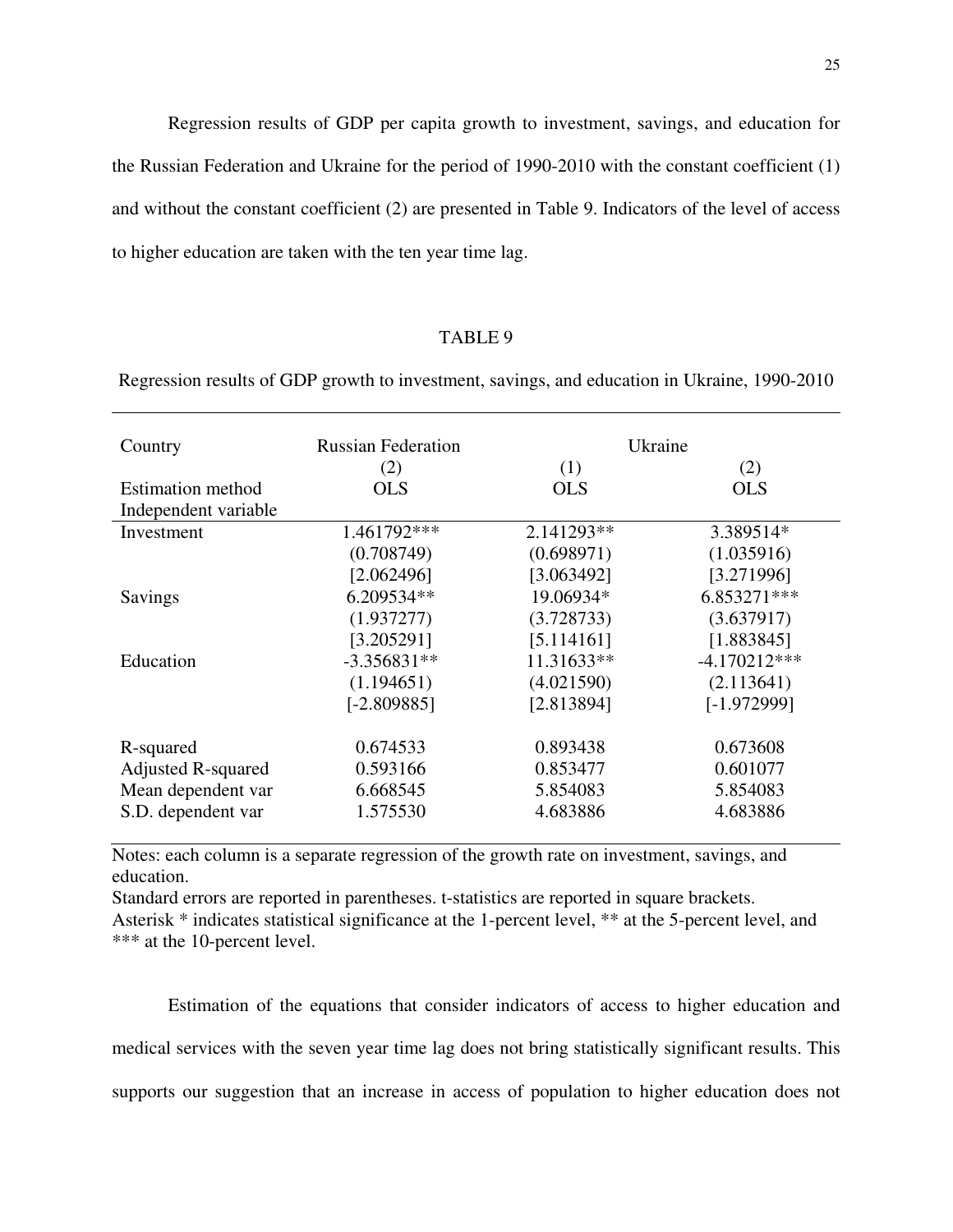bring positive results for the per capita GDP growth in the short term. Moreover, enrollment in a higher education institution equates to temporary withdrawal from the work force. Both the level of unemployment and the opportunity costs of obtaining education are of certain concern here. However, an increase in access of population to higher education brings positive results for the per capita GDP growth in the long term. Increasing number of college-educated specialists leads to sustainable economic growth. Apparently, background for the 2000-2005 rapid economic growth in Ukraine and in the Russian Federation was laid down in early 1990s. This contradicts commonly accepted perception about the crisis decade of 1990s.

Estimation of the system of equations where all the variables—dependent and independent—were presented in the form of logarithms confirms positive effect of an increase in investment and per capita GDP growth. For instance, one percent increase in investment in fixed capital in Ukraine leads to 0.639 percent increase in per capita GDP growth.

#### **Concluding remarks**

As follows from the regression results, presented in this chapter, investments in fixed capital have positive effect on the GDP per capita growth rate. Positive effect of investment on per capita GDP growth in Ukraine is more significant than that in the Russian Federation. The results support theoretical statement made earlier that in transition and post-transition economies savings are not analogous to investments. This means that savings are not necessarily invested in the national economy at full scale. Process of reinvestment is weak. This finding makes obvious underdevelopment of the national stock markets and proves necessity for further development of the capital market, including institutional reform and strengthening of the national banking sector and the stock market.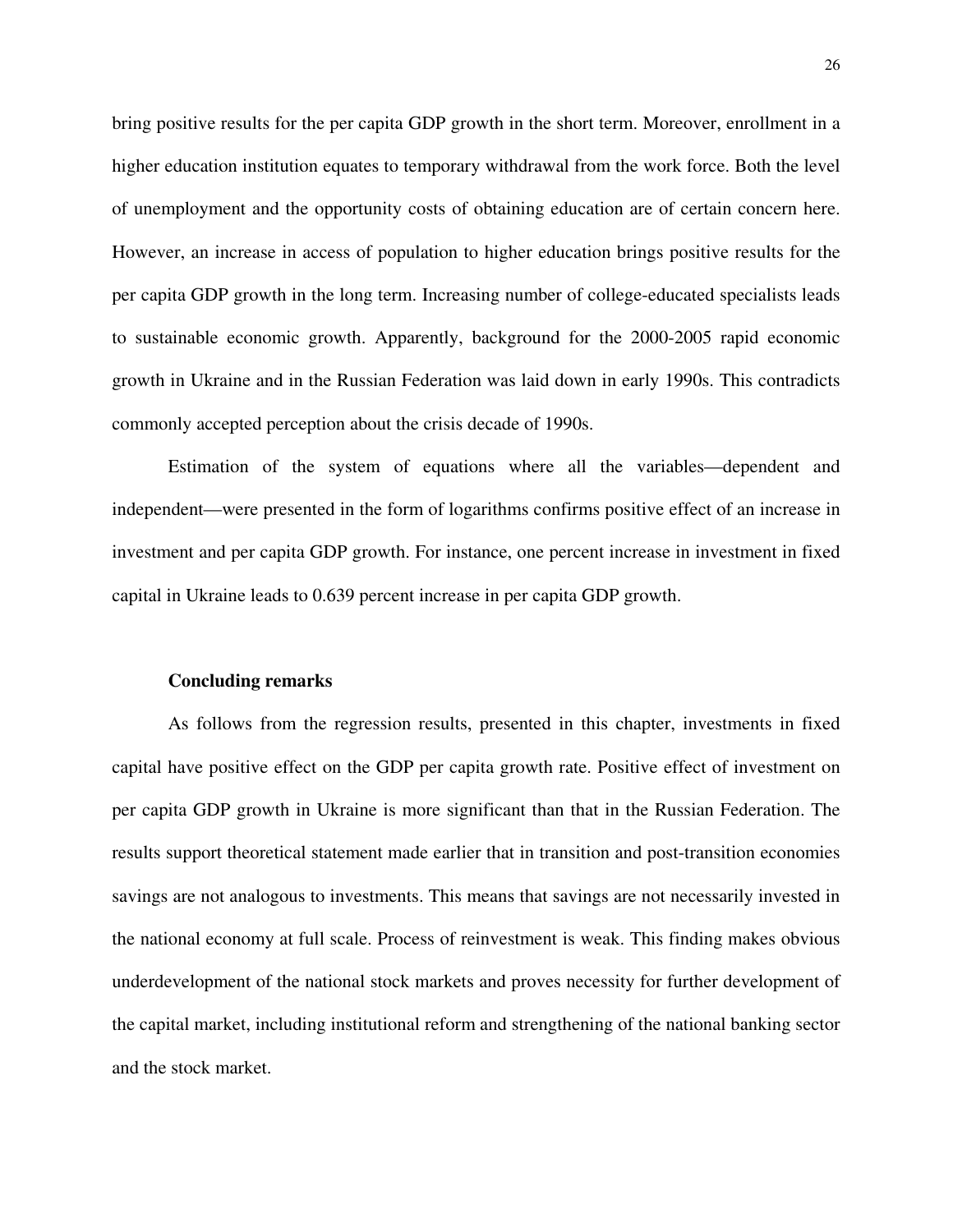Regression results of per capita GDP growth to logarithms of investment, savings, and education with the constant coefficient in the Russian Federation and Ukraine for the period of 1990-2010 indicate positive effect of an increase in investment in fixed capital, savings, and access to education on the per capita GDP growth when indicators of the level of access of population to higher education are taken with the ten year time lag.

An increase in access of population to higher education brings positive results for the per capita GDP growth in the long term. Increasing number of college-educated specialists leads to sustainable economic growth. Apparently, background for the 2000-2005 rapid economic growth in Ukraine and in the Russian Federation was laid down in early 1990s. This contradicts commonly accepted perception about the crisis decade of 1990s. The regression results present strong empirical evidence in support of continuing investment in fixed capital in order to sustain economic growth. Investments in fixed capital are backed by the growing education quality of the work force.

The impact of human capital accumulation on economic growth remains controversial. In different research, conclusions reached depend on the definition of human capital, the methodology used and the time period and set of countries over which the model is estimated. Our objective in this research is to present a study of the link between human capital accumulation and GDP per capita growth in countries in transition. As anticipated, parametric estimates reveal no link between the two variables: for different measures of human capital, there is no significant growth effect.

The empirical results are supportive of the predictions from the endogenous growth models: an increase in human capital does not correlate with per capita economic growth in countries with a high level of human capital. High level of human capital in the Russian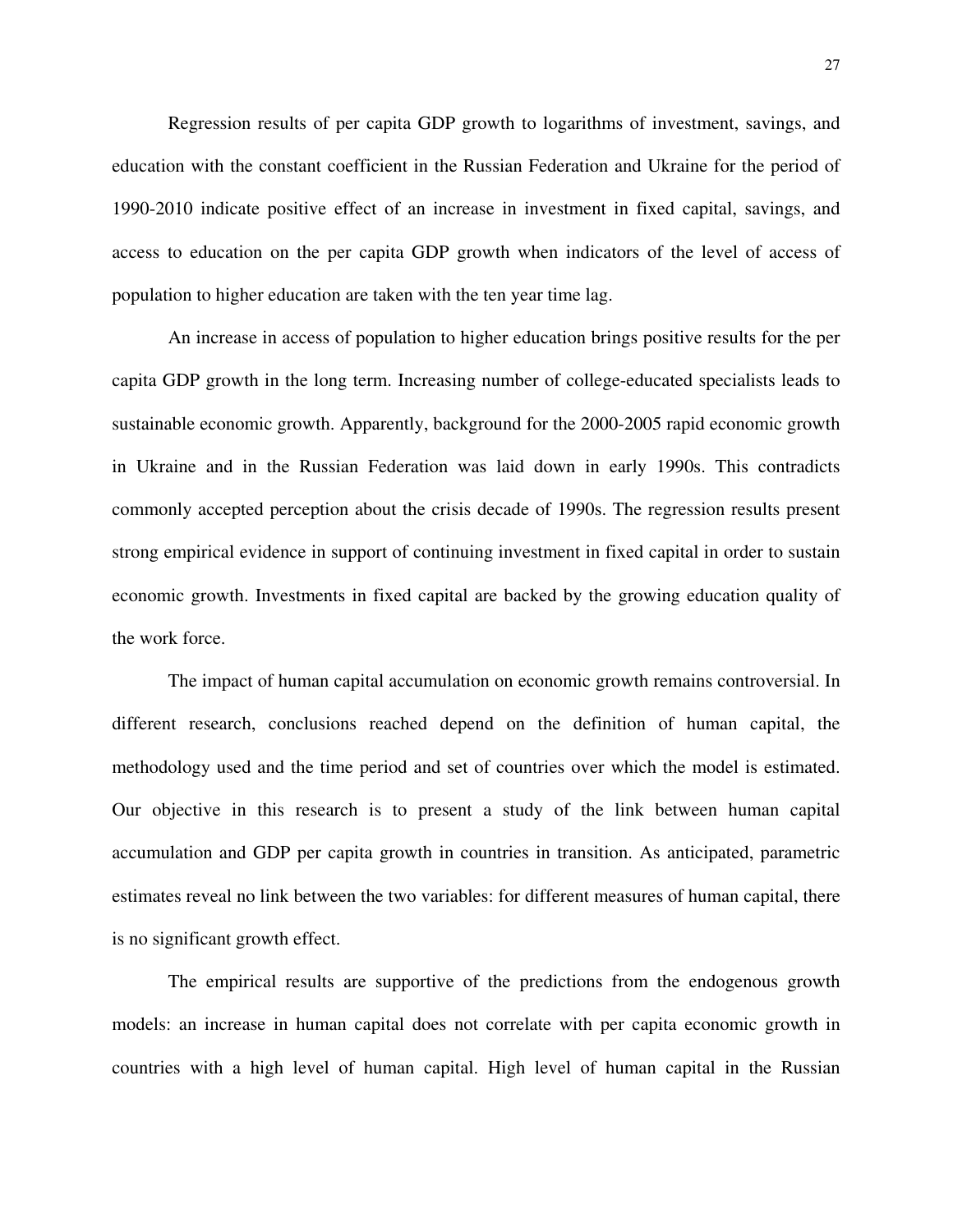Federation, Ukraine, and other NIS needs to be reproduced on a constant scale. Also, the process of accumulation of human capital will have a positive impact on GDP per capita growth in the long run.

The slow initial process of restructuring and institutional changes in the Russian Federation and Ukraine led to a low level of GDP per capita growth. Nevertheless, positive changes in the economy and the society overall, are the result of the structural changes in the economy, institutional reforms, development of the market type of behavior among population, development of market infrastructure, improved management, regional diversification, stabilization of the national currency, slowdown in both "brain drain" and capital outflow, and high level of human capital that was a ground for economic growth.

The next advancement in economic growth will become possible based on the process of renovation and investment into principal capital. From this perspective, one may suggest further institutional and structural changes in the transition economies. It will increase domestic and foreign investment, further develop domestic market, and sustain already achieved substantial GDP per capita growth.

#### **References**

- Barro, R. (1997). Determinants of Economic Growth: A Cross-Country Empirical Study. New York: Cambridge University Press.
- Barro, R. (2000). Inequality and Growth in a Panel of Countries. *Journal of Economic Growth*, 1, pp. 5-32.
- Barro, R., & Lee, J. (1996). International Measures of Schooling Years and Schooling Quality. *American Economic Review*, 86, pp. 218-223.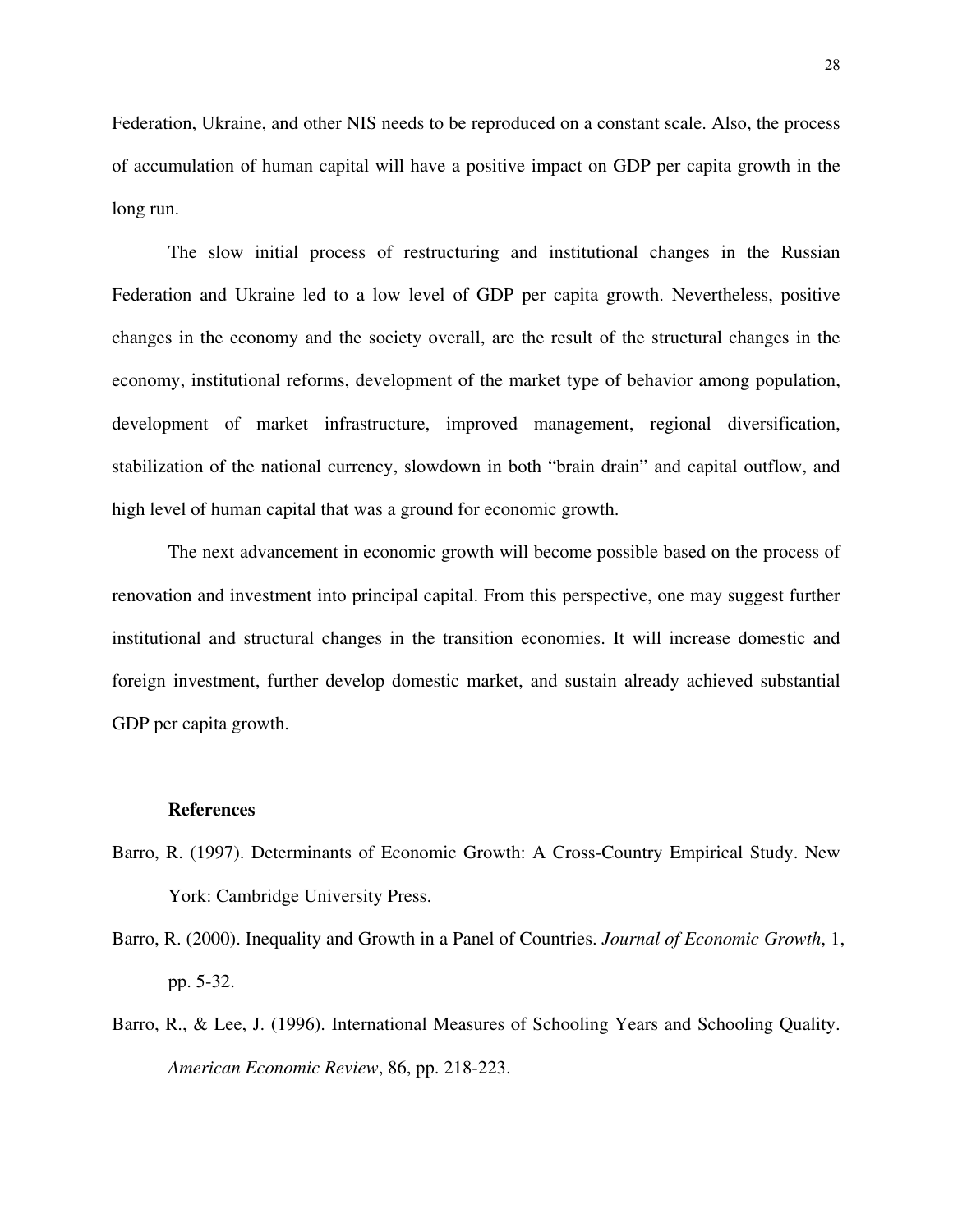Barro, R., & Sala-i-Martin, X. (1999). Economic Growth. Boston: The MIT Press.

Benhabib, J., & Spiegel, M. (2000). The Role of Financial Development in Growth and Investment. *Journal of Economic Growth*, 4, pp. 341-360.

Economist Intelligence Unit Database. New York: Bureau van Dijk Electronic Publishing.

- Jones, C., & J. Williams. (2000). Too Much of a Good Thing? The Economics of Investment in R&D. *Journal of Economic Growth*, 1, pp. 65-86.
- Kalaitzidakis, P., Mamuneas, T., Savvides, A., & Stengos, T. (2001). Measures of Human Capital and Nonlinearities in Economic Growth. *Journal of Economic Growth*, 3, pp. 229-254.
- Krueger A., & Lindahl, M. (2000). Education for Growth: Why and For Whom? NBER Working Paper 7591.
- Mankiw, G., Romer, D., & Weil, D. (1992). A Contribution to the Empirics of Economic Growth. *The Quarterly Journal of Economics*, 2, pp. 407-437.
- Mincer, J. (1996). Economic Development, Growth of Human Capital, and the Dynamics of the Wage Structure. *Journal of Economic Growth*, 1, pp. 29-48.
- Mulligan, C., & Xavier Sala-i-Martin. (2000). Measuring Aggregate Human Capital. *Journal of Economic Growth*, 3, pp. 215-252.
- Pritchett, L. (1996). Where Has All the Education Gone? Washington, D.C.: World Bank, Working Paper 1581.
- Romer, P. (1986). Increasing Returns and Long Run Growth. *Journal of Political Economy*, 5, pp. 1002-1037.
- Romer, P. (1989). Capital Accumulation in the Theory of Long Run Growth. In R. Barro (Ed.). *Modern Business Cycle Theory*. (pp. 51-127). Cambridge: Harvard University Press.